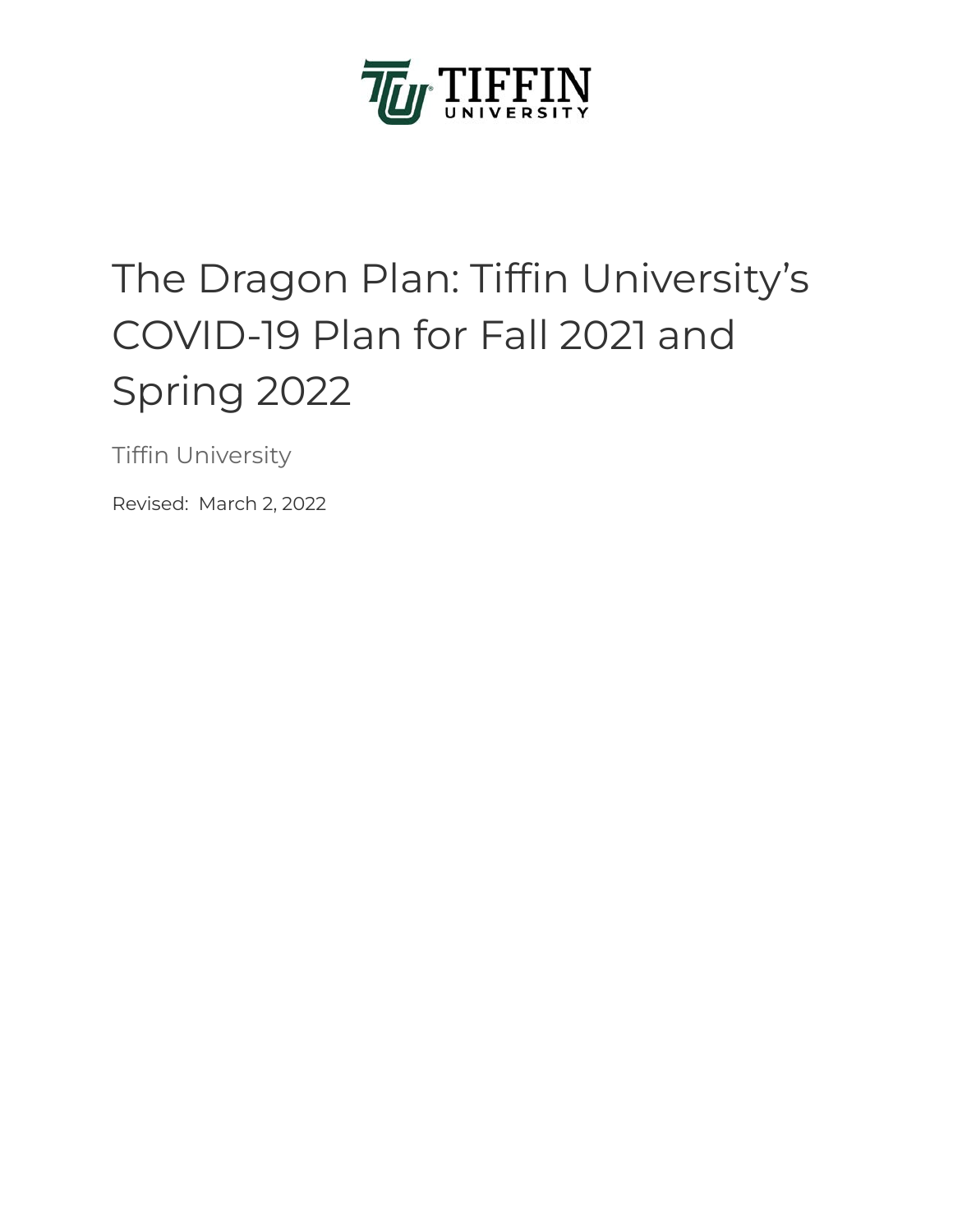

# **Table of Contents**

| <b>Tiffin University Guiding Principles</b>                              | 5            |
|--------------------------------------------------------------------------|--------------|
| <b>Message from Our President</b>                                        | 6            |
| <b>Definitions</b>                                                       | 7            |
| <b>Campus Points of Contact</b>                                          | 9            |
| <b>Phased Return to Campus</b>                                           | 9            |
| <b>Health and Safety Practices for Dragon Nation</b>                     |              |
| Employees                                                                | 10           |
| <b>Office Guidelines</b>                                                 | 11           |
| <b>Residential Students</b>                                              | $\mathbf{1}$ |
| <b>Dining Facilities</b>                                                 | 12           |
| Classroom Instruction                                                    | 13           |
| Co-Curricular Life                                                       | 14           |
| <b>Visitors and Vendors</b>                                              | 15           |
| <b>Athletics</b>                                                         | 15           |
| <b>Education and Training</b>                                            | 15           |
| <b>Guidelines on COVID-19 Exposure</b>                                   |              |
| Probable COVID-19 cases                                                  | 16           |
| Positive COVID-19 cases                                                  | 16           |
| <b>Equity, Access &amp; Opportunity - Office for Disability Services</b> | 17           |
| Tiffin University's Commitment to Equal Access and Diversity             | 17           |
| <b>Appendix A: Dragon Pledge</b>                                         | 20           |
| <b>Appendix B: Residential Guest Policy</b>                              | 21           |
| <b>Appendix C: Frequently Asked Questions</b>                            |              |
| What is COVID-19?                                                        | 22           |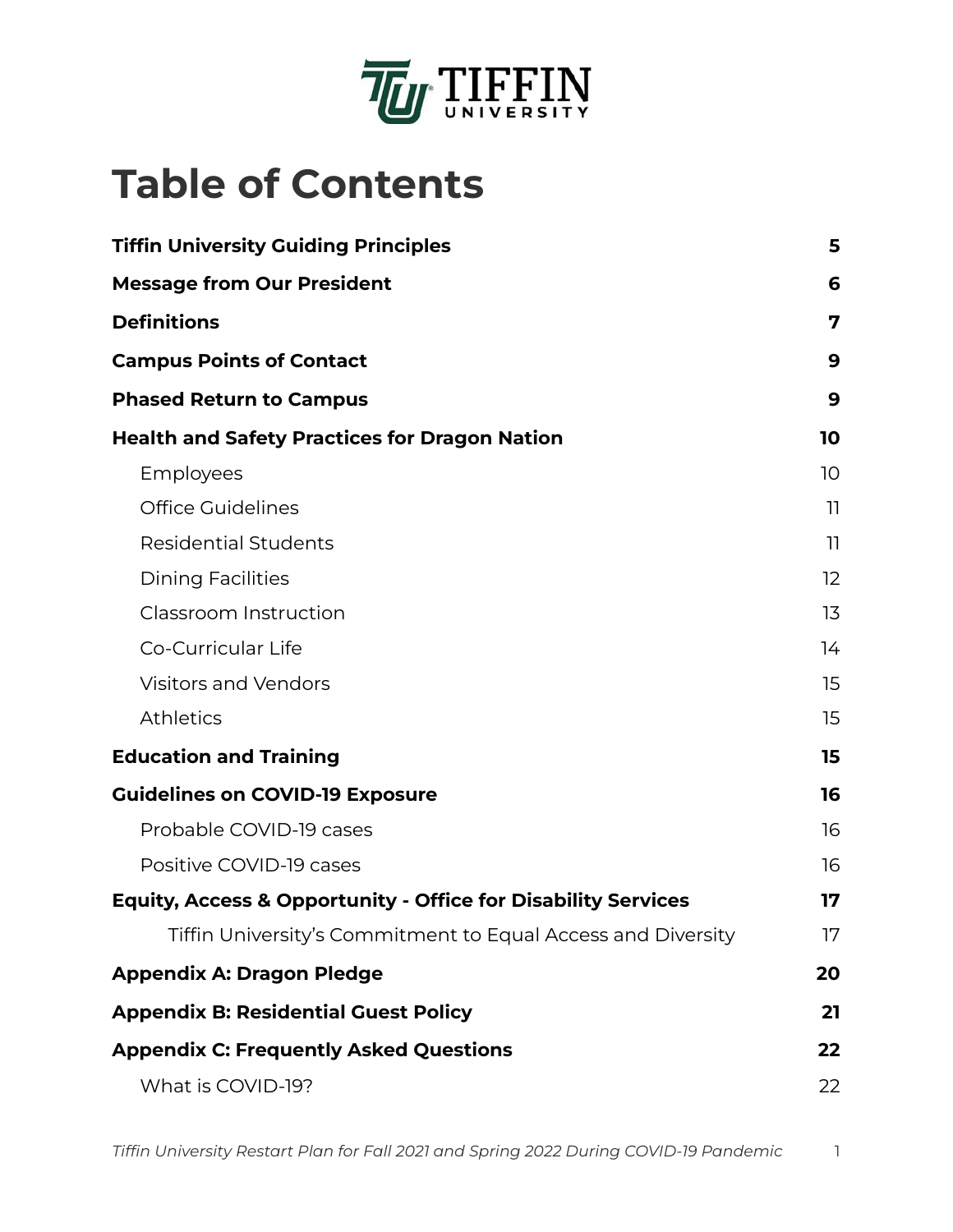

|                              | Are coronavirus and COVID-19 the same?                          | 22 |
|------------------------------|-----------------------------------------------------------------|----|
|                              | When did COVID-19 start?                                        | 22 |
|                              | What are the common symptoms?                                   | 22 |
|                              | When do symptoms start to appear?                               | 23 |
|                              | What should I do if I think I have COVID-19?                    | 23 |
|                              | Does COVID-19 need treatment?                                   | 23 |
|                              | Who is more vulnerable to COVID-19?                             | 24 |
|                              | Can COVID-19 be cured?                                          | 24 |
|                              | Are anti-HIV and anti-malaria drugs effective against COVID-19? | 24 |
|                              | How is COVID-19 passed on?                                      | 25 |
|                              | Can COVID-19 be transmitted through food?                       | 25 |
|                              | How can I stop the spread of COVID-19?                          | 26 |
|                              | What is social/physical distancing?                             | 26 |
|                              | Should I wear a facial covering?                                | 26 |
| <b>Appendix D: Athletics</b> |                                                                 | 28 |
|                              | Tiffin University Athletics Return to Campus                    | 28 |
|                              | TU is Committed to Care                                         | 28 |
|                              | Zero Tolerance Policy                                           | 28 |
|                              | <b>Face Coverings</b>                                           | 28 |
|                              | Temperature Checks                                              | 28 |
|                              | <b>Physical Distancing</b>                                      | 29 |
|                              | <b>Hygiene and Sanitation Guidelines</b>                        | 29 |
|                              | Outside Constituents/Facilities                                 | 29 |
|                              | TU Athletics Phase Approach                                     | 30 |
|                              | <b>COVID-19 Guidelines</b>                                      | 30 |
|                              | <b>COVID-19 Positive Specific Housing</b>                       | 32 |
|                              | COVID-19 Prevention for Athletic Staff                          | 32 |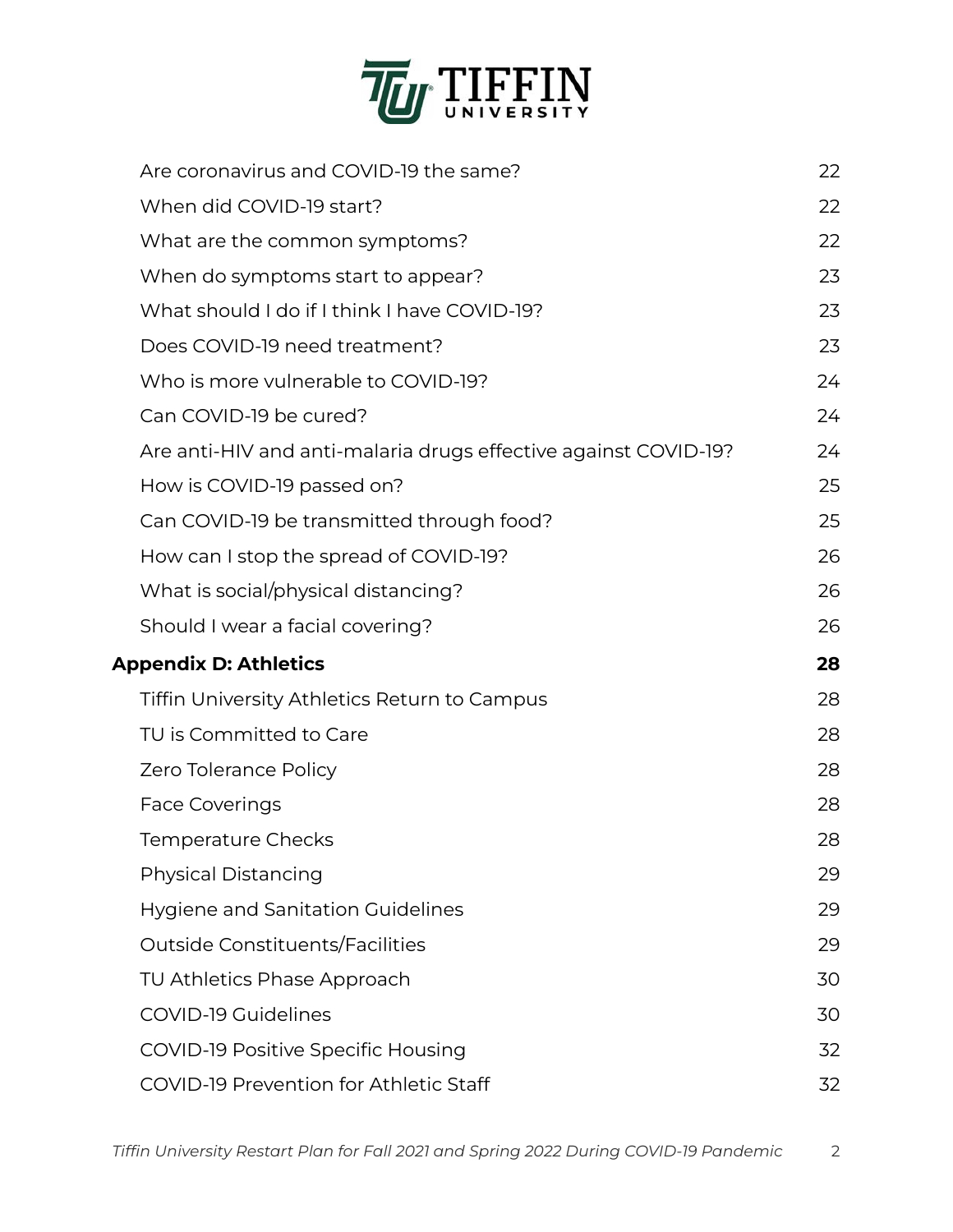

| Daily Temperature Checks/Questionnaires            | 32 |
|----------------------------------------------------|----|
| Hygiene/Sanitation                                 | 33 |
| <b>Athletic Activities</b>                         | 33 |
| <b>Team Meetings</b>                               | 33 |
| Dining Hall                                        | 34 |
| <b>Athletic Facilities</b>                         | 34 |
| <b>Athletic Travel</b>                             | 35 |
| <b>Sports Medicine</b>                             | 35 |
| Weight Room/Strength and Conditioning              | 37 |
| <b>Appendix E: Tiffin University Arts Programs</b> | 38 |
| Requirements for All Circumstances                 | 38 |
| Performing Arts Lab (PAL)                          | 38 |
| <b>Practice Rooms</b>                              | 39 |
| <b>Recruiting Visits</b>                           | 39 |
| Choir                                              | 40 |
| Live Performances                                  | 40 |
| Marching Band                                      | 40 |
| <b>Band Room</b>                                   | 41 |
| <b>Color Guard</b>                                 | 41 |
| Recording Studio                                   | 41 |
| Dance Team                                         | 42 |
| <b>Small Vocal Ensembles</b>                       | 42 |
| Keyboard Lab                                       | 43 |
| <b>Musical Theatre</b>                             | 43 |
| <b>Media Production Team</b>                       | 43 |
| <b>Concert Production Team</b>                     | 43 |
| Private Music Instruction                          | 44 |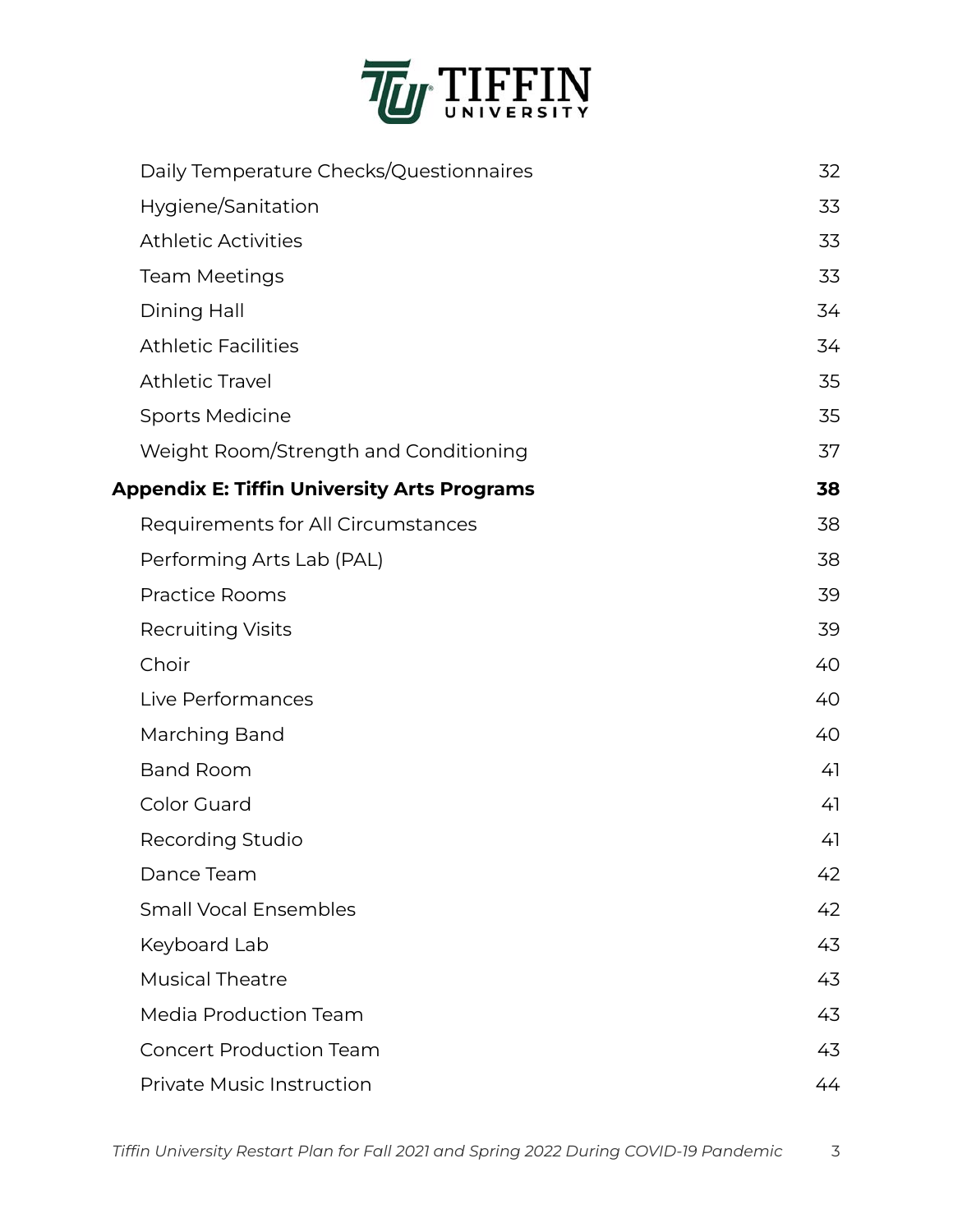

| <b>Appendix G: Signage</b>                                            |                                                      | 49 |
|-----------------------------------------------------------------------|------------------------------------------------------|----|
| <b>Appendix F: COVID-19 Risk Management Planning for Science Labs</b> |                                                      |    |
|                                                                       | COVID-19 Risk Management Planning for Art Studios    | 45 |
|                                                                       | COVID-19 Risk Management Planning for DMD Lab Studio | 45 |
|                                                                       | Art Team                                             | 45 |
|                                                                       | Theatre                                              | 44 |
|                                                                       |                                                      |    |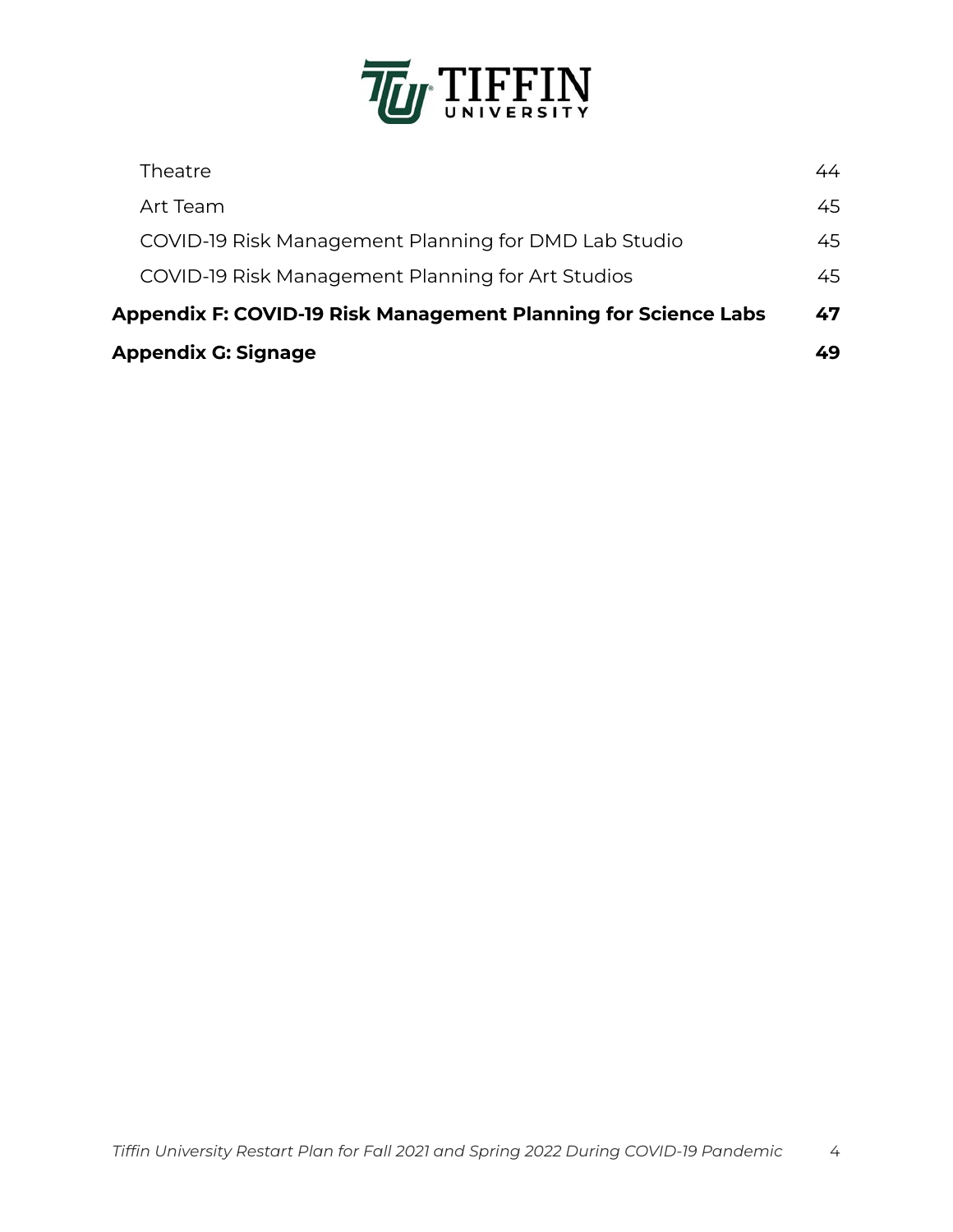

# <span id="page-5-0"></span> **Tiffin University Guiding Principles**

#### **PURPOSE**

#### *What we are about:*

Transforming lives through education.

#### **MISSION**

#### *What we do:*

Educate students by linking knowledge to professional practice.

#### **VISION**

#### *What we want to be:*

 A premier university for challenging students to enhance their global competencies and 21st-century skills, for success in a diverse world.

#### **STRATEGIC PRIORITIES**

#### *Where we will focus:*

- Create an environment focused on *student success* . (Students)
- Grow innovative *academic programs* . (Academics)
- Optimize our *organizational capacity* . (People)
- Strengthen and increase *institutional financial sustainability* . (Finances)
- Enhance our critical infrastructure. (Facilities and Technology)

#### **VALUES**

#### *How we behave* **– ICARE**

**Interdependence** 

We are an inclusive and caring community that emphasizes service as a foundation of success.

**Communication**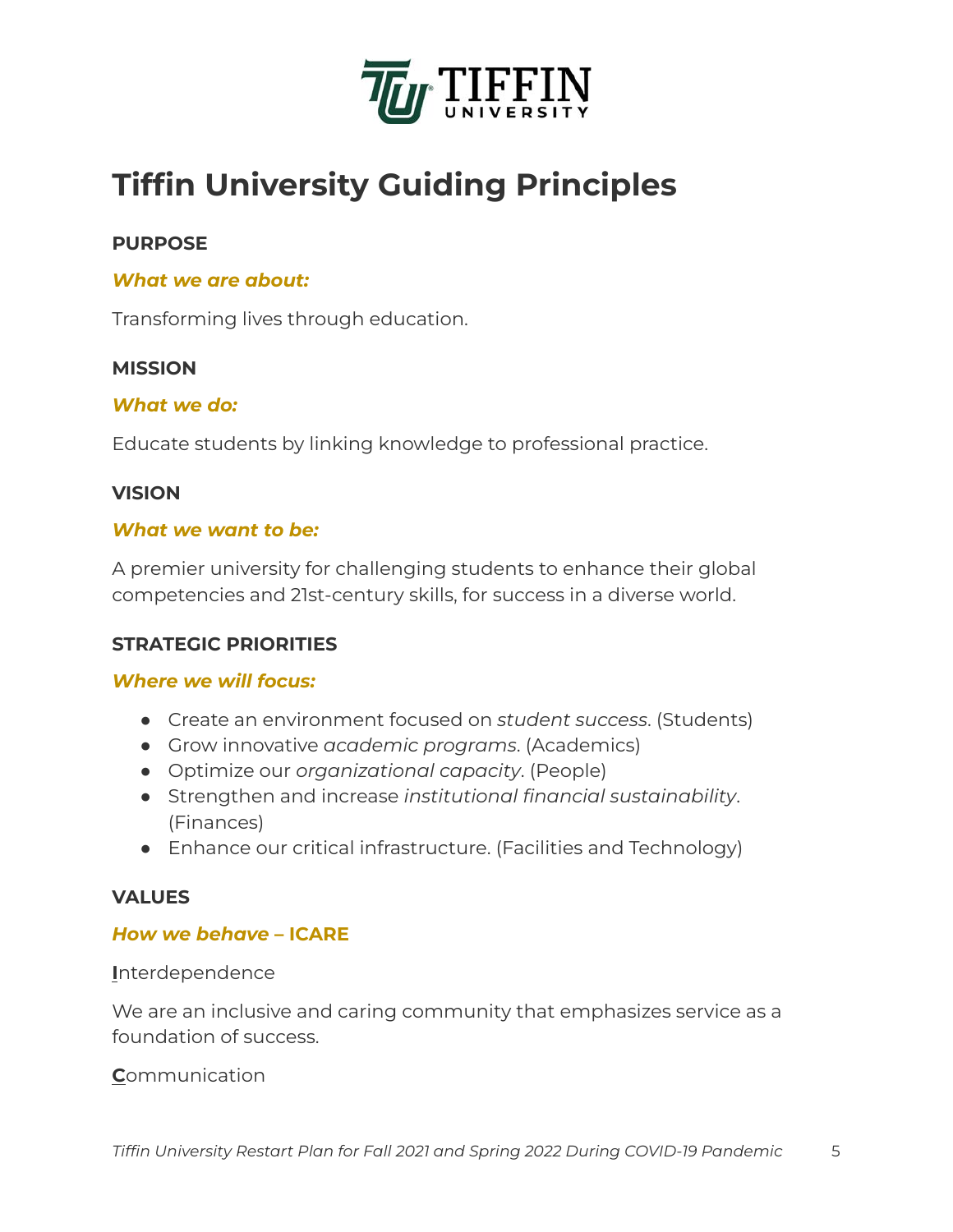

 We engage in authentic dialogue, timely exchanges of information, and fact-driven discussion, civil debate, and decision-making.

#### **A**ccountability

 We make ethical, responsible decisions that have a high degree of integrity, are data-informed, and are results-oriented.

#### **R** espect

 As a portal of equal access to education and information, we model civility and compassion; we embrace diversity as an essential component of creating a rich university experience for everyone.

#### **E**ntrepreneurship

 We prize innovation and creative thinking as hallmarks of successful participation in the global marketplace.

# <span id="page-6-0"></span> **Message from Our President**

Greeting Dragons,

 Welcome to the beginning of the spring 2022 semester. We are excited for the opportunities that a new year brings.

 This campus update highlights our response to the ongoing COVID-19 pandemic.

 With the new guidelines provided by the Centers for Disease Control, an overview of our campus response and protocols for the spring 2022 semester are outlined below:

- As of March 2, 2022 individuals are no longer required to wear masks on campus, however they are welcome to wear one if they choose.
- The definitions of fully vaccinated as well as guidance for quarantine and isolation have been updated to reflect the CDC and Ohio Department of Health's guidelines.
	- **Fully Vaccinated:** 
		- If you received a booster dose of ANY COVID-19 vaccine.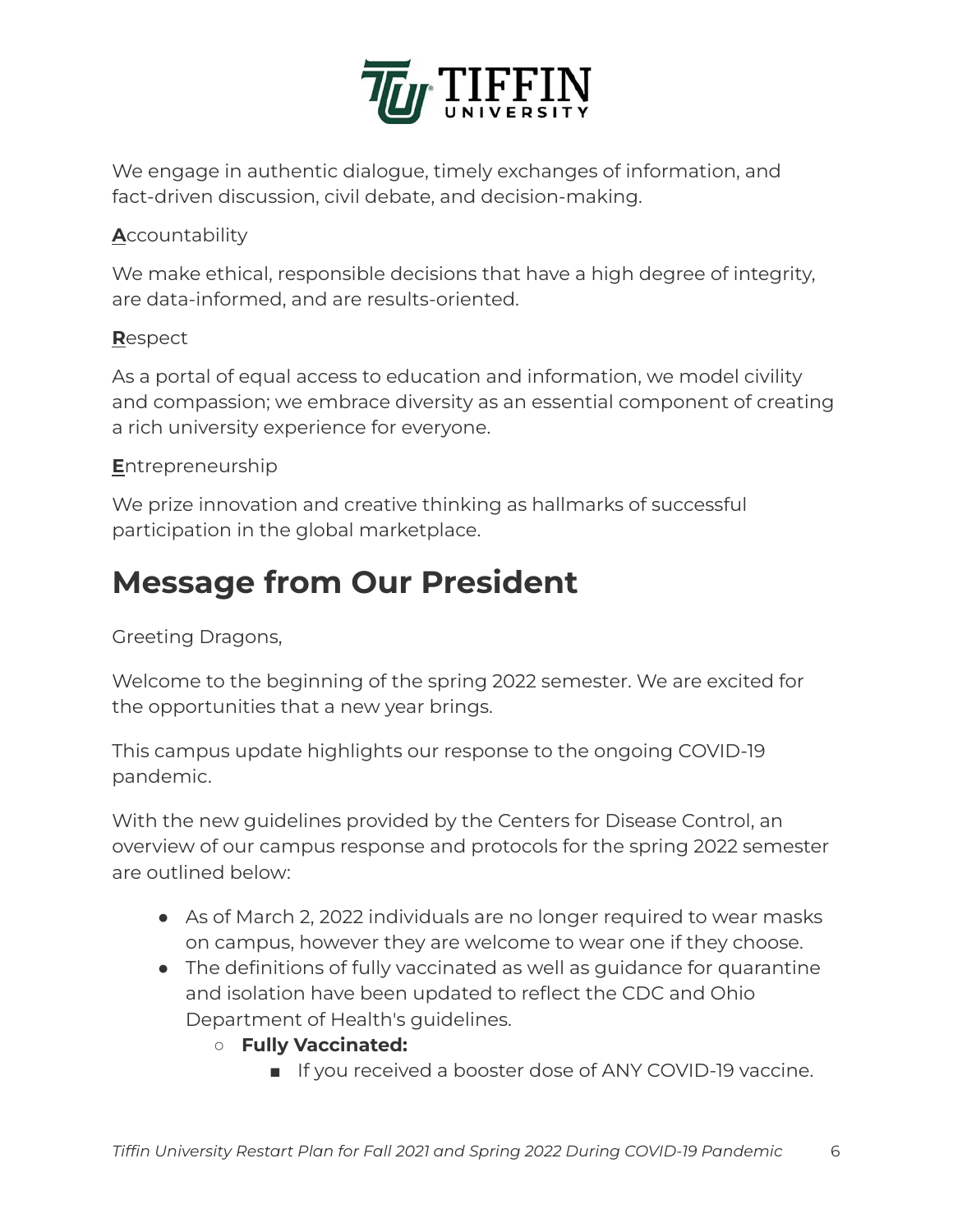

- If you completed the primary series of Moderna or Pfizer vaccines less than six months ago.
- If you completed the primary series of Johnson & Johnson vaccine less than two months ago.
- **COVID-19 Exposure:** 
	- If you are fully vaccinated (new definition):
		- You will wear a mask around others for 10 days after your exposure.
		- If you develop symptoms or test positive, stay home and contact the University Health Center for a letter for work, classes, and athletics.
		- Test for COVID-19 day five from your exposure.
		- If you develop symptoms or test positive, stay home.
	- If you are not vaccinated or not up to date:
		- Reach out to the TU Health Center to get a quarantine letter for work, classes and athletics.
			- Quarantine for FIVE days after your last exposure.
			- Wear a mask around others for five more days.
			- Test for COVID-19 at day five.

#### ○ **If you test Positive for COVID-19**

- Any person testing positive regardless of symptoms or vaccination status:
	- Stay home five days
	- Stay away from others as much as possible (isolate)
	- After a positive test, individuals are asked to contact their own significant exposures to notify them to quarantine based on their exposure and vaccine status.
		- If an individual was in fact a significant exposure, they would reach out to the TU Health Center to get a quarantine letter for work, classes and athletics.
	- If you cannot stay away from others wear a three-layer mask or better
	- If you continue to have a fever or significant symptoms after day five, continue to stay home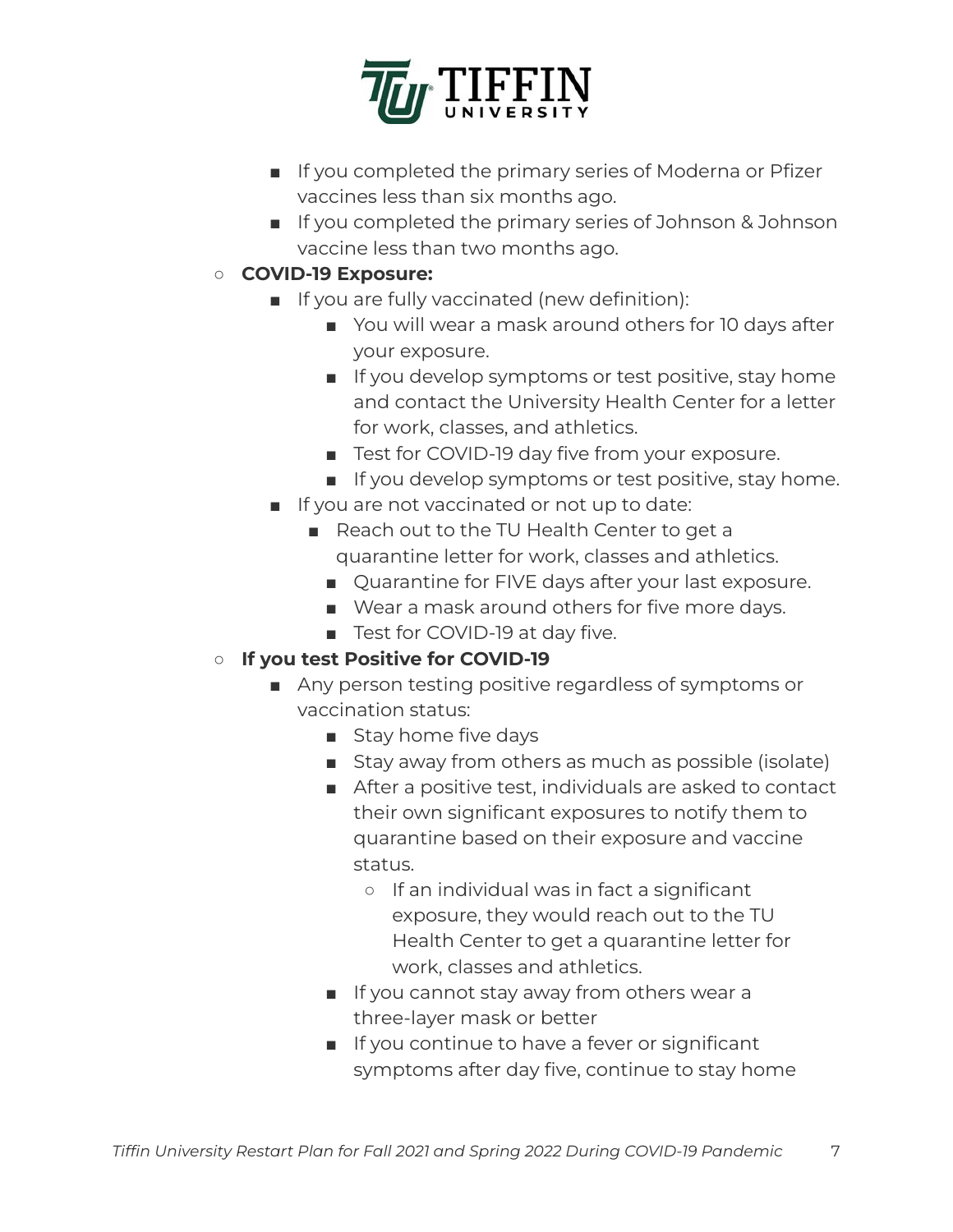

■ Wear a mask for the next five days

 If you have any questions, you can also refer to the [COVID-19 section of our](https://www.tiffin.edu/offices/campus-safety-security/coronavirus)   [website](https://www.tiffin.edu/offices/campus-safety-security/coronavirus). We will continue to communicate updates and/or additional protocols as necessary. Let's do our best to have a wonderful semester and together, we will continue to navigate through this pandemic and successfully get through it!

Dr. Lillian Schumacher

President

# <span id="page-8-0"></span> **Definitions**

**Isolation:** Separates sick people with a contagious disease from people who are not sick.

 **Quarantine:** Separates and restricts the movement of people who were exposed to a contagious disease to see if they become sick.

 **Self-health Assessment:** A self-health assessment is an evaluation of one's own physical well-being based on the health screen questionnaire taken prior to coming onto campus.

**Social Distancing**: Keeping a safe space between yourself and other people who are not from your household. To practice social or physical distancing, stay at least six feet (about two arms' length) from other people who are not from your household in both indoor and outdoor spaces.

**COVID-19 Exposure**: Individuals who have had close contact (less than six feet) for more than 15 minutes to an individual with COVID-19 symptoms or an individual who has tested positive for COVID-19.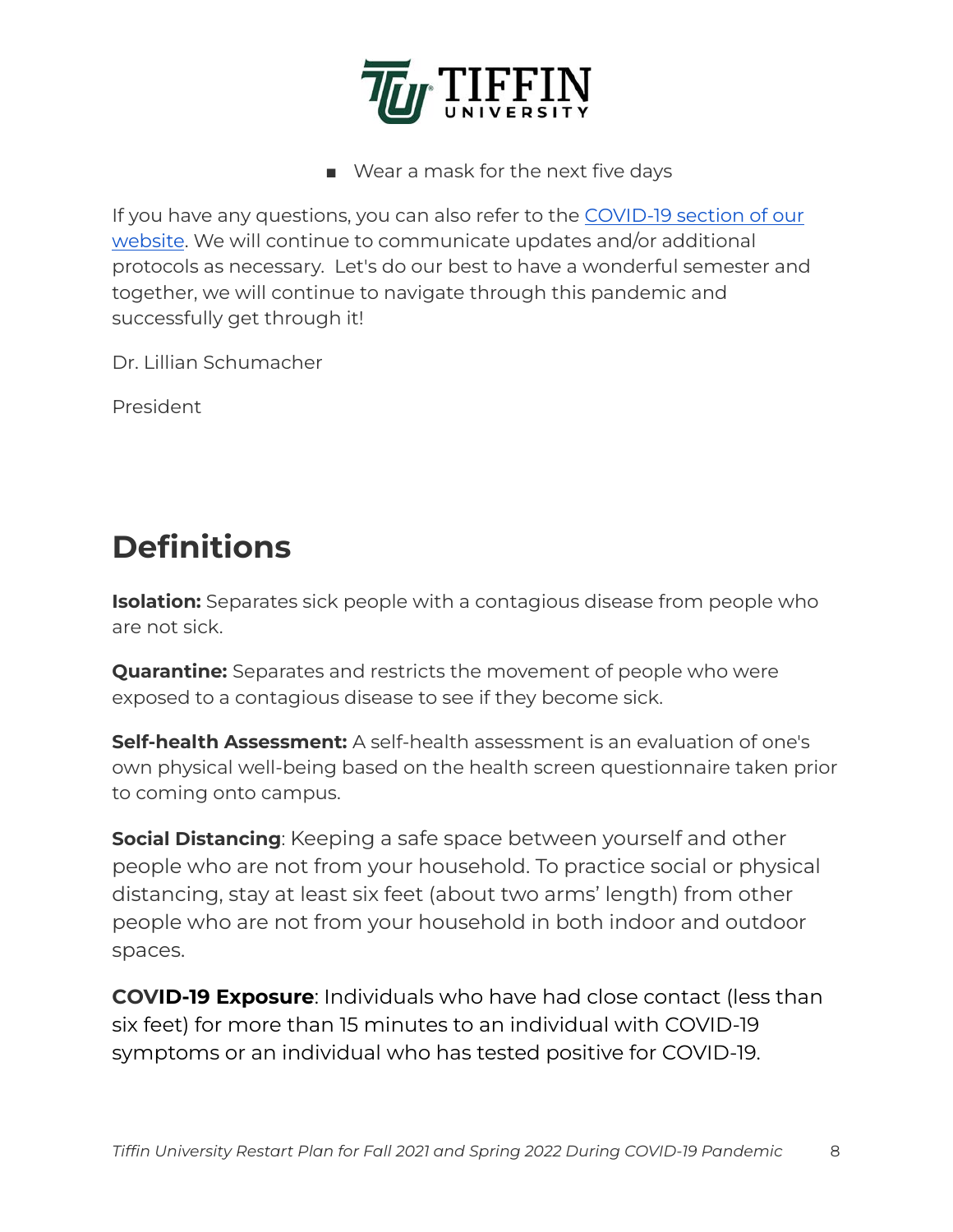

**COVID-19 Positive**: When an individual's test results are positive for the COVID-19 virus.

#### **Fully Vaccinated:**

- If you received a booster dose of ANY COVID-19 vaccine.
- If you completed the primary series of Moderna or Pfizer vaccine less than 6 months ago.
- If you completed the primary series of Johnson & Johnson vaccine less than 2 months ago.
- If you have had COVID-19 within the last 90 days.

**BasiCare Plus**: Private and confidential, unlimited 24/7 ZERO copay physician access on the nation's largest telehealth network, MDLIVE® (by phone or video). Provides ZERO copay for more than 90% of the generic medications prescribed by telemedicine. Provides savings on many other generic and name-brand prescriptions at over 65,000 locations nationwide. Nationwide Rx Access - Over 65,000 locations for your free and discounted medications; CVS, Walgreens, Walmart, Costco, Rite Aid, Discount Drug Mart, Albertsons, Kroger, Kmart and many more. This product is only available to students who live in Tiffin University housing.

**COVID-19 Testing:** When an individual is instructed to go to a healthcare facility to get tested for COVID-19 by a healthcare worker.

**Administrator on Call (AOC)**: The AOC is a full-time staff member who is available to students, faculty, and staff to provide support in crisis situations 24 hours a day, 7 days a week. This staff member has been trained on handling specific issues related to COVID-19 including providing support, access to resources, access to food, etc. for students placed in quarantine or isolation housing.

# <span id="page-9-0"></span> **Campus Points of Contact**

● Overall Campus Response - Kali Smith- Campus Care Coordinator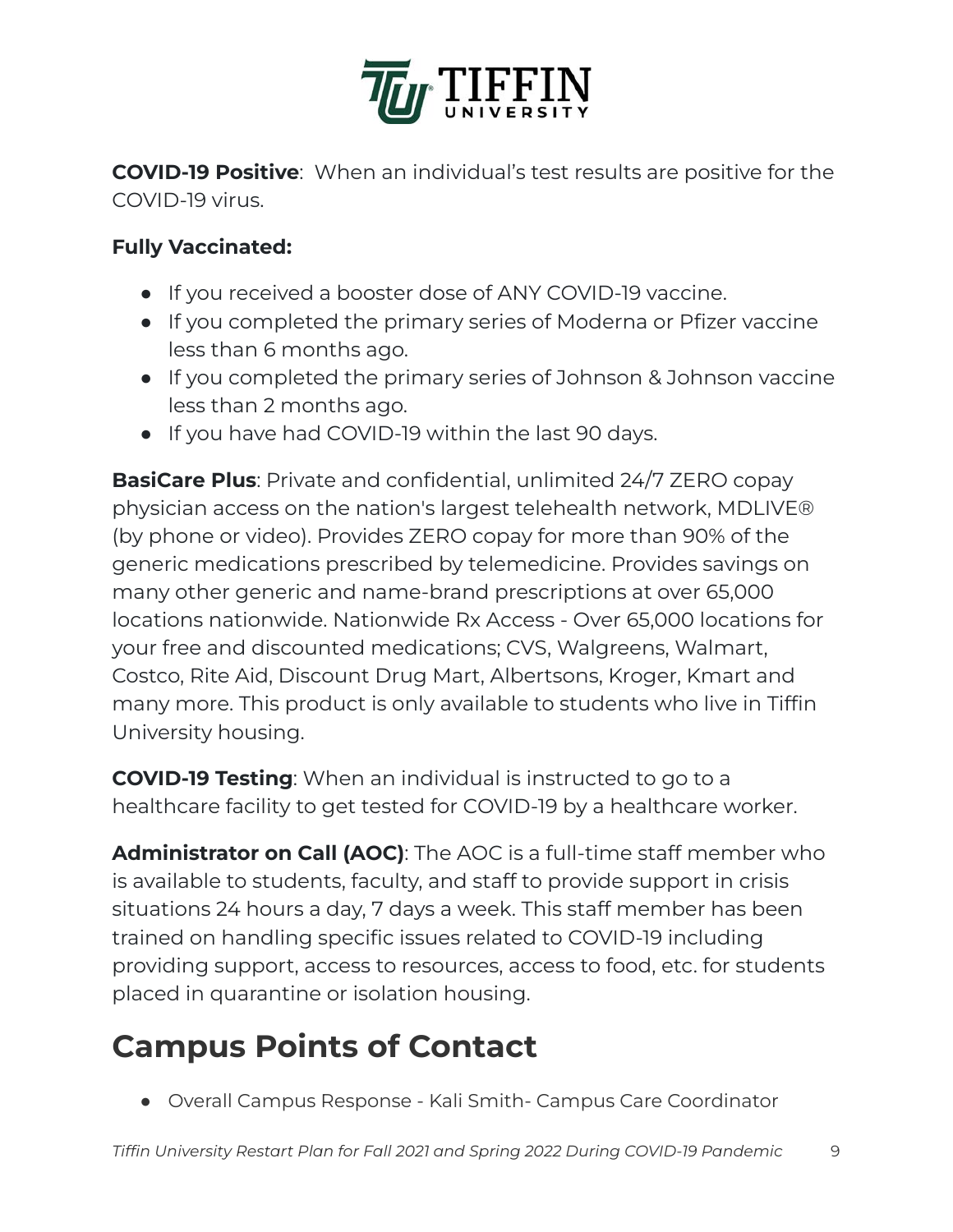

- Academics Dr. Peter J. Holbrook
- Athletics Lonny Allen
- Health Services Fran Ford, CNP
- Human Resources Deidre Hassinger
- Student Life Jacob Simon
- Tiffin Arts Brad Rees

# <span id="page-10-0"></span> **Health and Safety Practices for Dragon Nation**

**Introduction:** Tiffin University will follow [CDC](https://www.cdc.gov/coronavirus/2019-ncov/community/colleges-universities/index.html), State and [Local](https://www.senecahealthdept.org/copy-of-communicable-disease) guidelines to promote a safe campus.

## <span id="page-10-1"></span> **Employees**

- As of March 2, employees are no longer required to wear masks on campus, however they are welcome to wear one if they choose.
- Reasonable accommodations will be considered for employees who have a documented medical condition to continue remote work.
	- Must fill out the COVID-19 Reasonable Accommodations form and return it to the Office of Human Resources.  [https://mytu.tiffin.edu/employeeinformation/humanresources/Pa](https://mytu.tiffin.edu/employeeinformation/humanresources/Pages/default.aspx) qes/default.aspx.
- Employees who are NOT fully vaccinated will be expected to take personal responsibility when traveling outside the State of Ohio.
- Employees will actively practice social distancing of six feet or more if they are not fully vaccinated.
- Employees are expected to clean their own offices when it comes to wiping down desks, keyboards, mice, phones, etc. Cleaning agents, paper towels, and gloves will be provided in centralized locations for employees to retrieve necessary cleaning supplies.

## <span id="page-10-2"></span>Residential Students

 ● All campus residential halls and rooms have been sanitized prior to student arrival.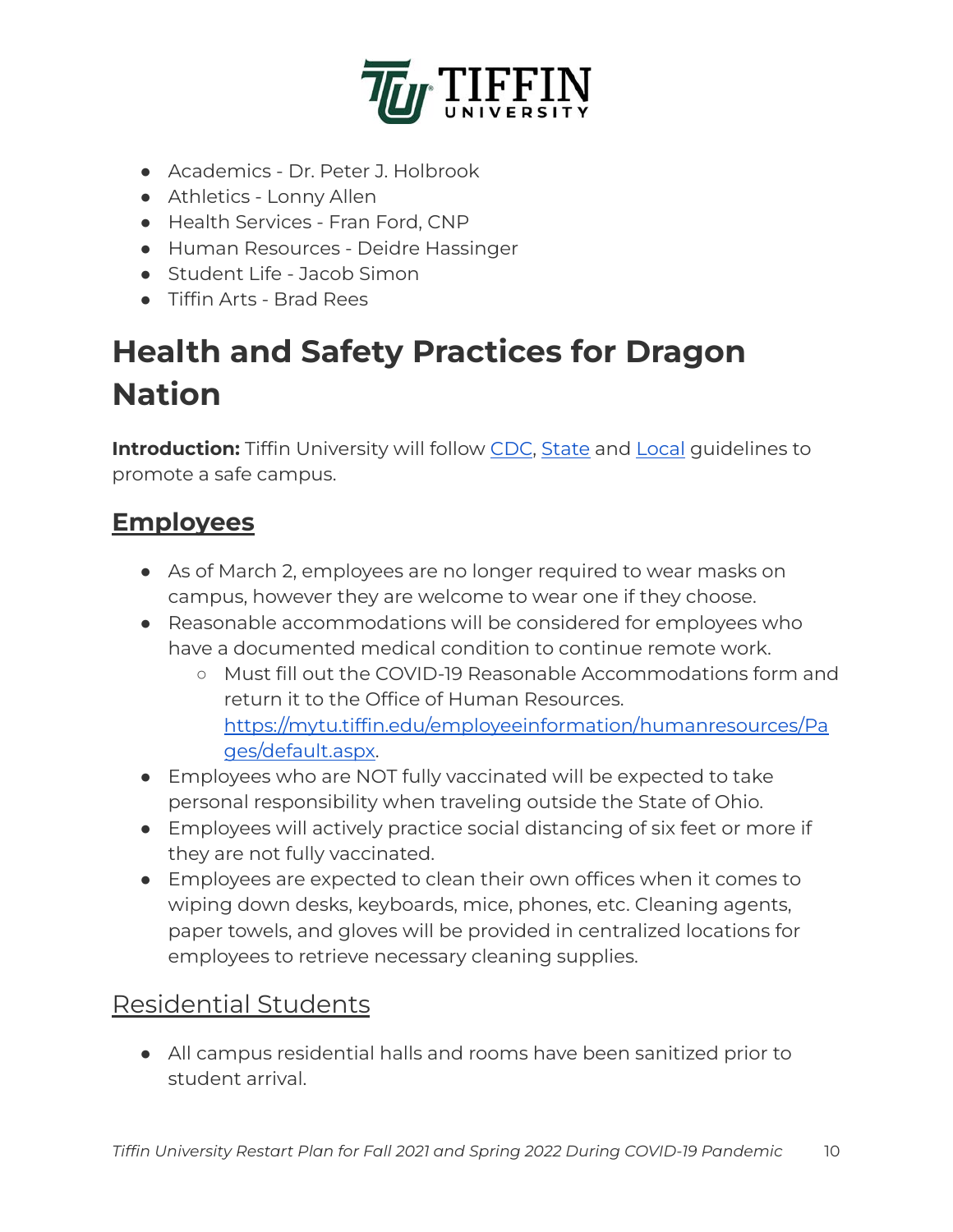

- All shared spaces in housing will continue to be cleaned and sanitized daily. Students will be responsible for cleaning their own rooms
- TU will provide access to hand soap, hand sanitizer, sanitizing supplies for students to use inside residence halls and houses, when requested.
- As of March 2, 2022 students are no longer required to wear masks on campus, however they are welcome to wear one if they choose.
- Students will be asked to actively practice social distancing of six feet or more in the residential halls and houses if they have not been fully vaccinated.
- A plan for isolation and quarantine housing will be implemented utilizing campus spaces separate from other housing units to provide housing to students identified as testing with probable or positive COVID-19.
- Students who are not fully vaccinated will be expected to take personal responsibility when traveling outside the State of Ohio.
- Additional guidelines and expectations can be found in the Student  [Affairs COVID-19 Guidelines.](https://docs.google.com/document/d/139P8uxBxlrYW8KVp007z8xVKpEKRYOP9k6MS4JFRx0Y/edit?usp=sharing)

## <span id="page-11-0"></span>**Dining Facilities**

● Cole Dining Hall will return to normal operation.

#### <span id="page-11-1"></span>Classroom Instruction

● As of March 2, 2022 individuals are no longer required to wear masks on campus, however they are welcome to wear one if they choose.

## <span id="page-11-2"></span>Co-Curricular Life

 ● As of March 2, 2022 individuals are no longer required to wear masks on campus, however they are welcome to wear one if they choose.

## <span id="page-11-3"></span>Visitors and Vendors

● As of March 2, 2022 individuals are no longer required to wear masks on campus, however they are welcome to wear one if they choose.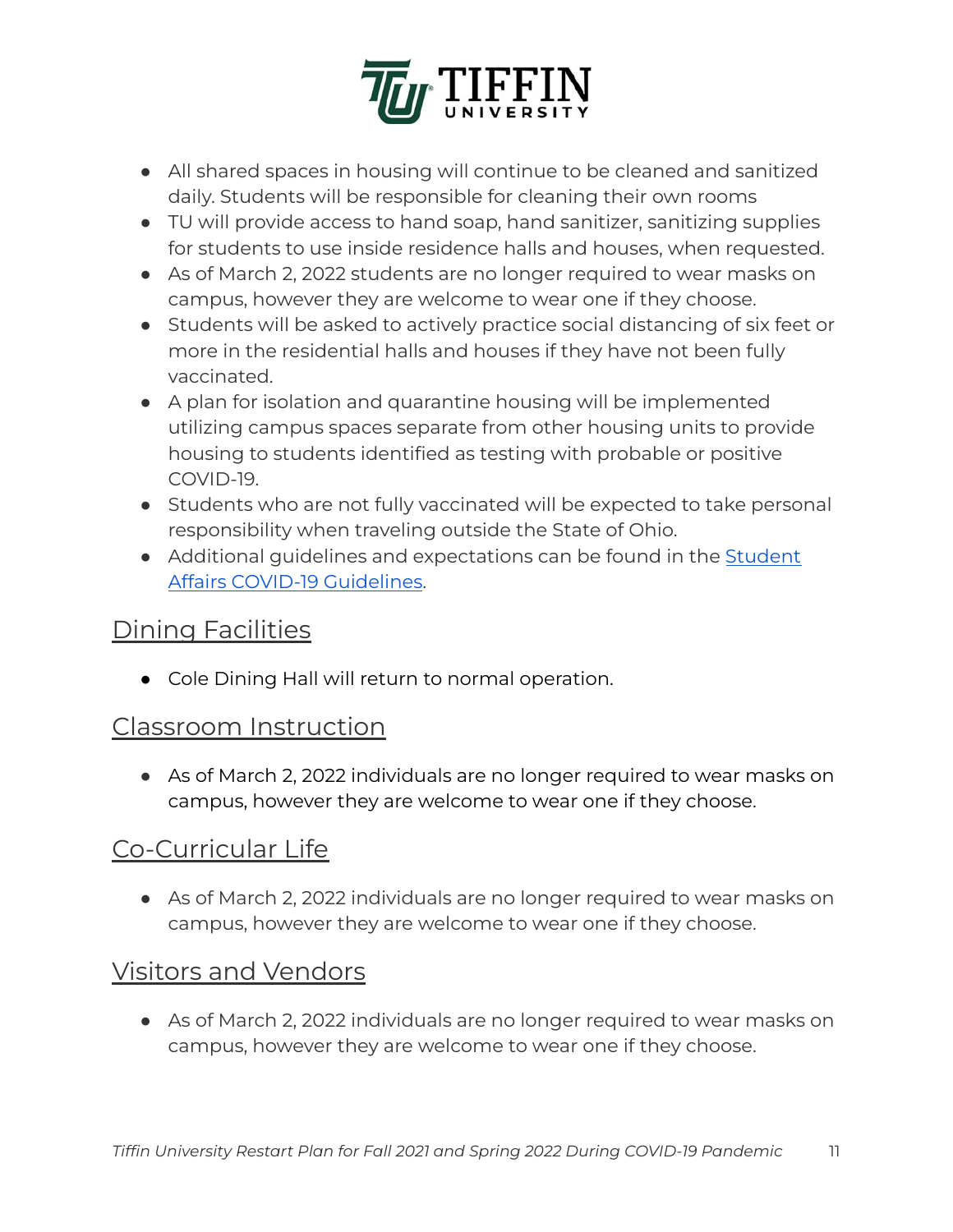

## <span id="page-12-0"></span>**Athletics**

- The Athletics Department will continue to follow guidelines from the NCAA, G-MAC, federal, state and local agencies.
- Athletes will be required to provide vaccination status to their athletic trainer.
- As of March 2, 2022 individuals are no longer required to wear masks on campus, however they are welcome to wear one if they choose.
- For more information, please visit <https://www.gotiffindragons.com/information/athletic-info/Covid>

# <span id="page-12-1"></span> **Guidelines on COVID-19 Exposure**

#### <span id="page-12-2"></span>COVID-19 Exposure

- If you are fully vaccinated:
	- And if you develop symptoms or test positive, stay home and contact the University Health Center for a letter for work, classes, and athletics.
	- You will wear a mask around others for 10 days after your exposure.
	- Test for Covid-19 day five from your exposure.
	- If you develop symptoms or test positive, stay home.
- If you are not vaccinated or not up to date:
	- And if you develop symptoms or test positive, stay home and contact the University Health Center for a letter for work, classes, and athletics.
	- Stay home for five days after your last exposure.
	- Wear a mask around others for five more days.
	- o Test for Covid-19 at day five.
	- If you develop symptoms or test positive, stay home.

## Probable COVID-19 Cases

 ● Students who report COVID-19 symptoms on the health assessment or who have had contact with an individual who tests positive for COVID-19 will be required to call **Tiffin University's Health Center.**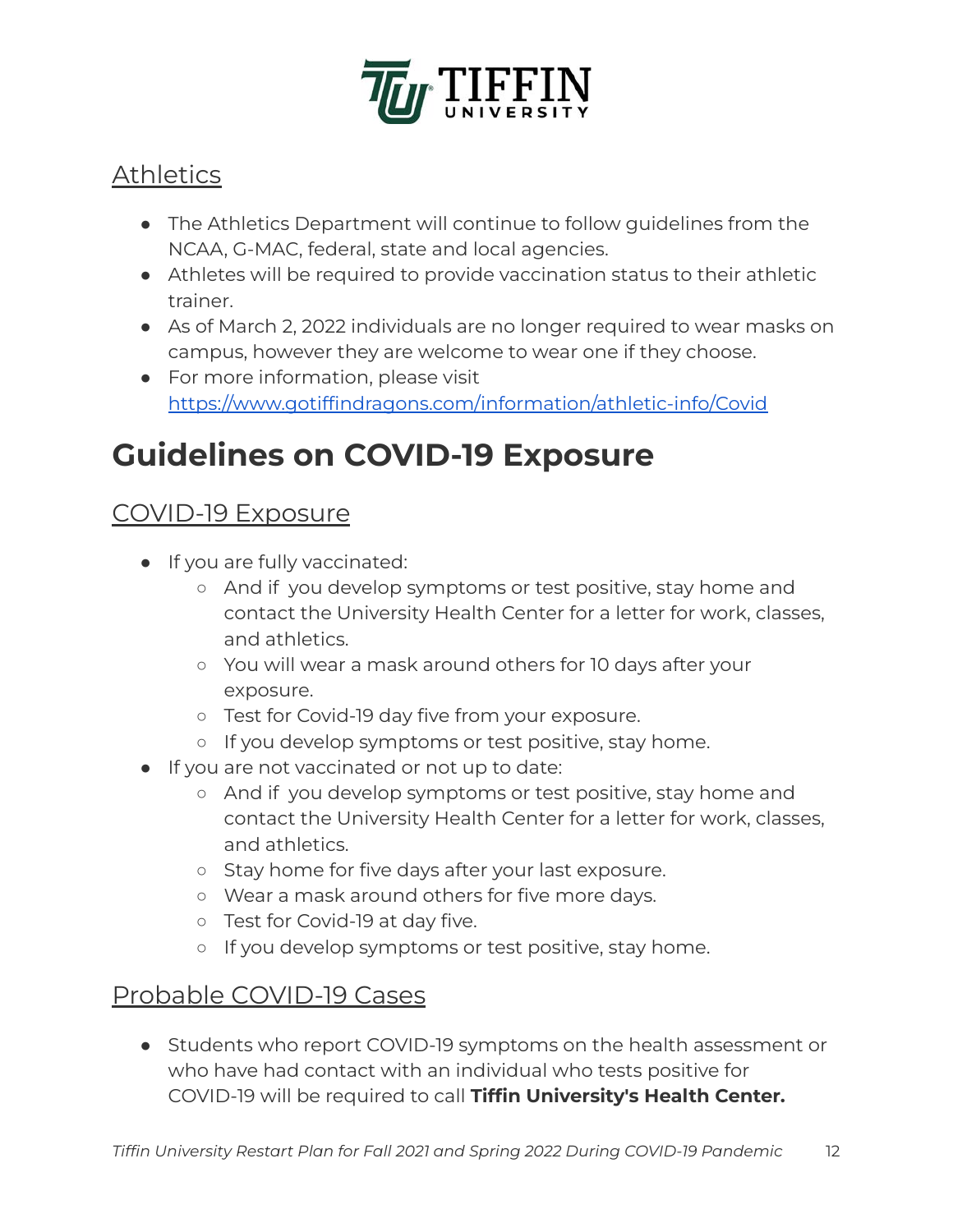

- Students will be required to stay in their on-campus residential hall or off-campus home and/or return to their on-campus residential hall or off-campus home until further instruction has been given from a **TU Health Center** worker.
- Students should contact their professor(s) if they will be missing classes.
- Students should contact their coach if they are going to miss practice.
- Students who need accommodations for courses must contact the Office of Disability Services at  [tiffin.edu/studentservices/disability-services](https://www.tiffin.edu/studentservices/disability-services)
- Employees who report COVID-19 symptoms on the health assessment or who have had contact with an individual who tested positive for COVID-19 will be required to stay at home and contact their family physician or **Teladoc** for further instructions.
	- Employees should contact their supervisor if they are going to be absent from work.
	- Employees must work with the Office of Human Resources for accommodations.

## <span id="page-13-0"></span>Positive COVID-19 Cases

- Tiffin University has designated a point of contact for communication about COVID-19 procedures with the campus, relevant state and local departments and agencies.
- Any person testing positive regardless of symptoms or vaccination status:
	- If you develop symptoms or test positive, stay home and contact the University Health Center for a letter for work, classes, and athletics.
	- o Stay home for five days.
	- Stay away from others as much as possible (isolate).
	- If you cannot stay away from others, wear a three-layer mask or better.
	- If you continue to have a fever or significant symptoms after day five, continue to stay home.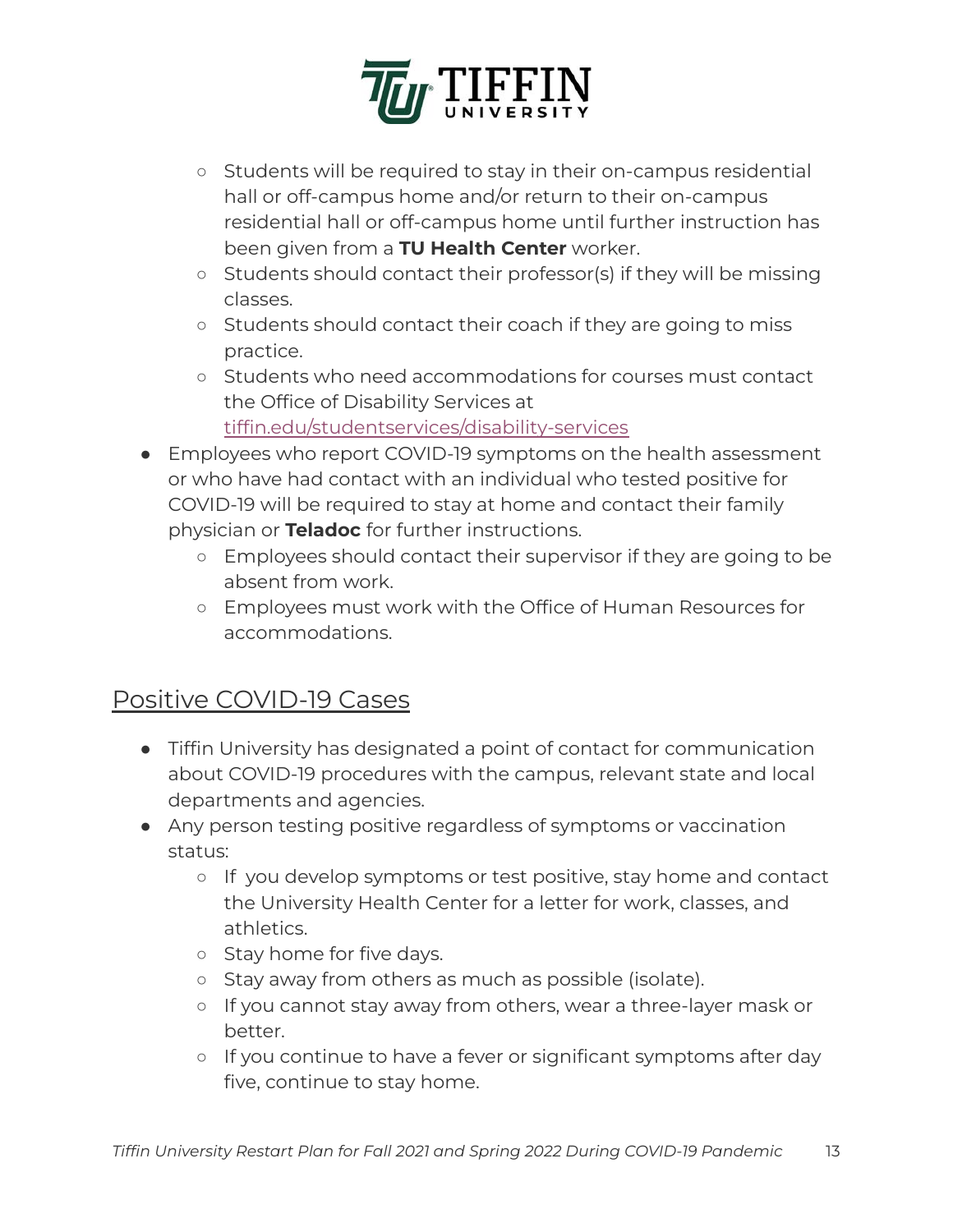

- Wear a mask for the next five days.
- Students who test positive for COVID-19 will be placed in isolation housing.
	- Students will be given the option to go home if they test positive.
		- Students can return to campus once they receive a notification that they are clear from the Tiffin University Health Center. Students who need accommodations with classwork must contact the Office of Disability Services.  [tiffin.edu/studentservices/disability-services](https://www.tiffin.edu/studentservices/disability-services)
- Employees must notify their supervisor as well as Human Resources and work with Human Resources for accommodations.

## <span id="page-14-0"></span>Equity, Access & Opportunity - Office for Disability Services

#### <span id="page-14-1"></span>Tiffin University's Commitment to Equal Access and Diversity

 Tiffin University ("TU" or the "University") is committed in policy and practice to providing an educational experience and environment that is equally accessible for all, including those with a documented disability, so that individuals with disabilities have equal access and opportunity to learn and achieve based on their innate abilities and are not inhibited by barriers created by the interaction between their disability and the institutional environment and/or academic requirements.

 TU's Office for Disability Services (ODS) supports this institutional commitment to diversity by providing educational opportunities for qualified individuals with disabilities through accessible programs and services in compliance with Section 504 of the Rehabilitation Act of 1973 and Title III of the Americans with Disabilities Act (ADA) of 1990 ), as amended by the ADA Amendments Act of 2008, and other applicable federal and state regulations that prohibit discrimination on the basis of disability. In addition, the Office serves as a resource to the University community by providing consultation and advocacy services related to compliance.

 TU is committed to ensuring equal access for students with disabilities during the **COVID-19 pandemic** . Students who need accommodations and services to support healthy and safe engagement in learning and campus life are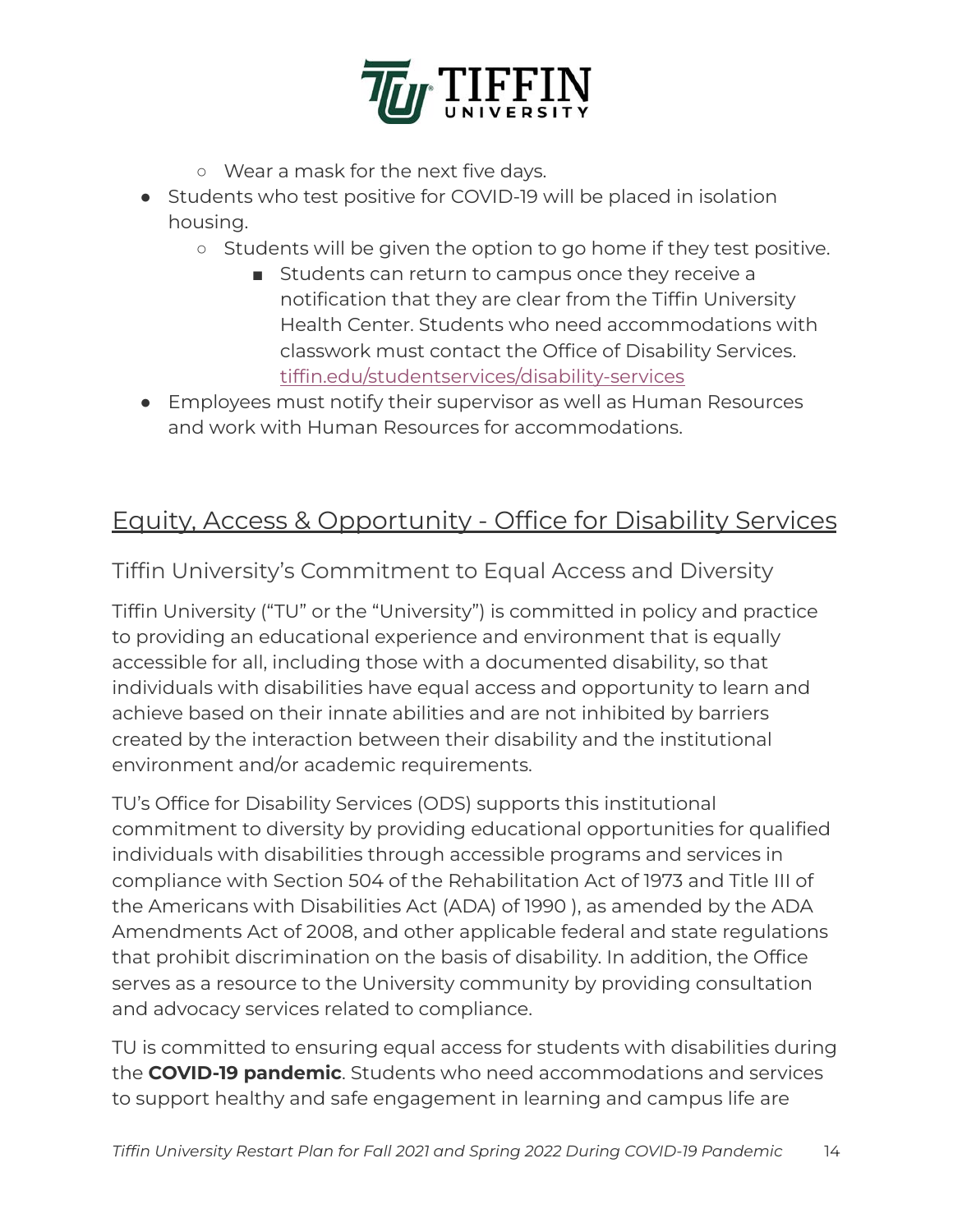

 encouraged to follow the same process as established by the University for requesting reasonable accommodations.

 TU will provide a wide range of COVID-19 related accommodations and services including:

- Coordination of remote instruction for students with underlying conditions.
- Housing accommodations (i.e. single room, air purifier).

 Students are encouraged to submit requests in advance of the need for accommodations. Individuals must submit disability verification that meets disability documentation guidelines and includes an explicit recommendation for COVID-19 accommodations and why they are medically necessary to facilitate access to the classroom and/or campus life.

 For additional information and to begin the registration process, you may go to [tiffin.edu/studentservices/disability-services](https://www.tiffin.edu/studentservices/disability-services)

 Because of the evolving, fluid situation and regulations, Tiffin University will continue to make a best faith effort to protect all faculty, staff and students.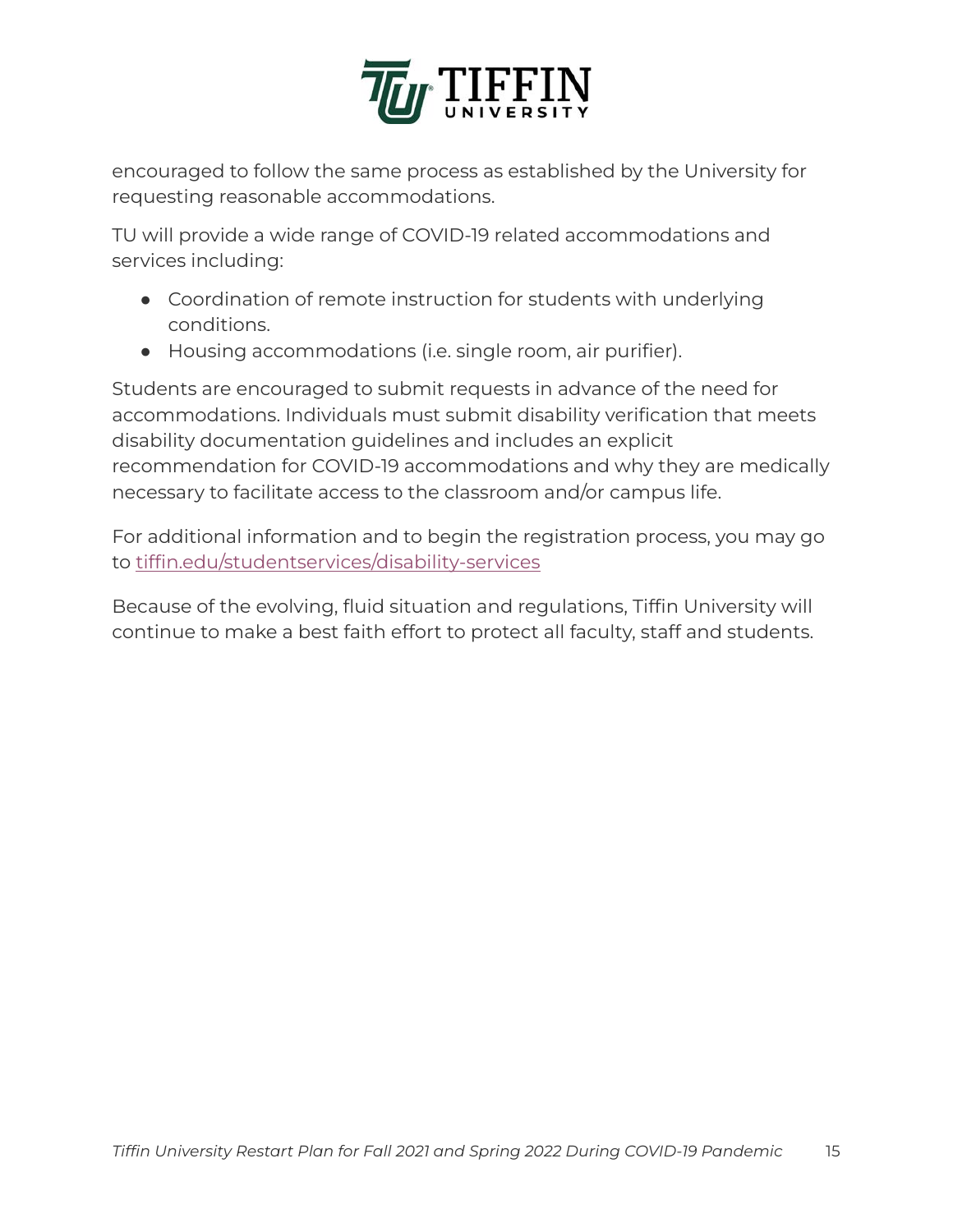

# <span id="page-16-0"></span> **Appendix A: Dragon Pledge**



The **Dragon Pledge** is a plan to help Tiffin University Dragons return to school and work in a safe environment. The health and safety of Dragons remain our number one priority. Much of our current success in this fight is because Dragons naturally choose to put each other first and voluntarily adopt safe, new habits. It is that volunteer spirit that has been fighting this pandemic, and it is the same volunteer spirit that will keep a safe environment.

The **Dragon Pledge** asks students, faculty and staff to follow the University's guidelines on reopening that protect both students and employees, while securing their livelihoods. This plan also asks you to commit to protecting and respecting yourselves, your friends and your co-workers. Act responsibly by following recommended guidelines for social distancing, hygiene and wearing protective equipment when appropriate. Only by working together as a community of volunteers can we successfully reopen our campus - a vital component of our lives, security and liberty - and successfully move past this public health crisis.

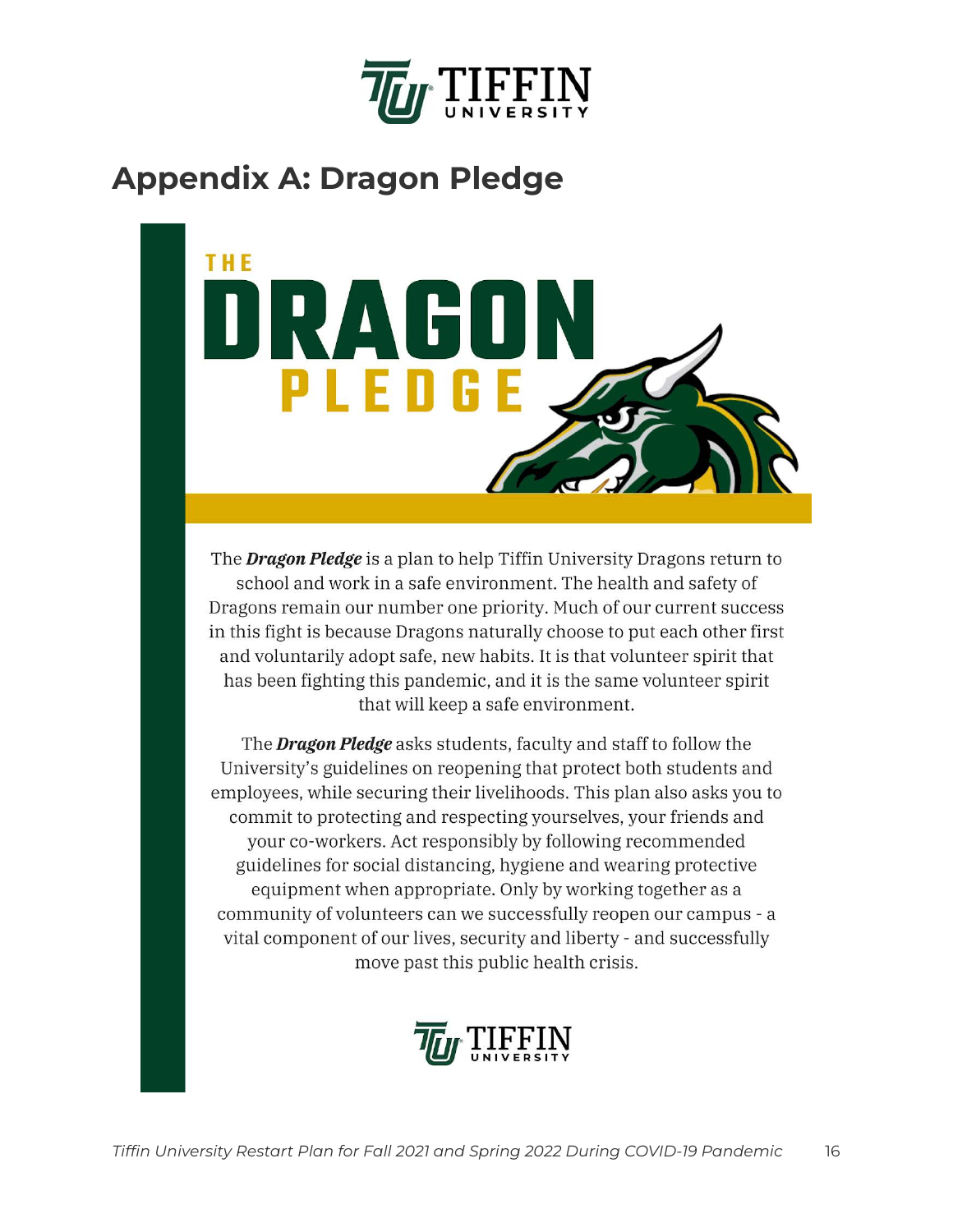

# <span id="page-17-0"></span> **Appendix B: Residential Guest Policy**

 As of March 2, 2022 individuals are no longer required to wear masks on campus, however they are welcome to wear one if they choose.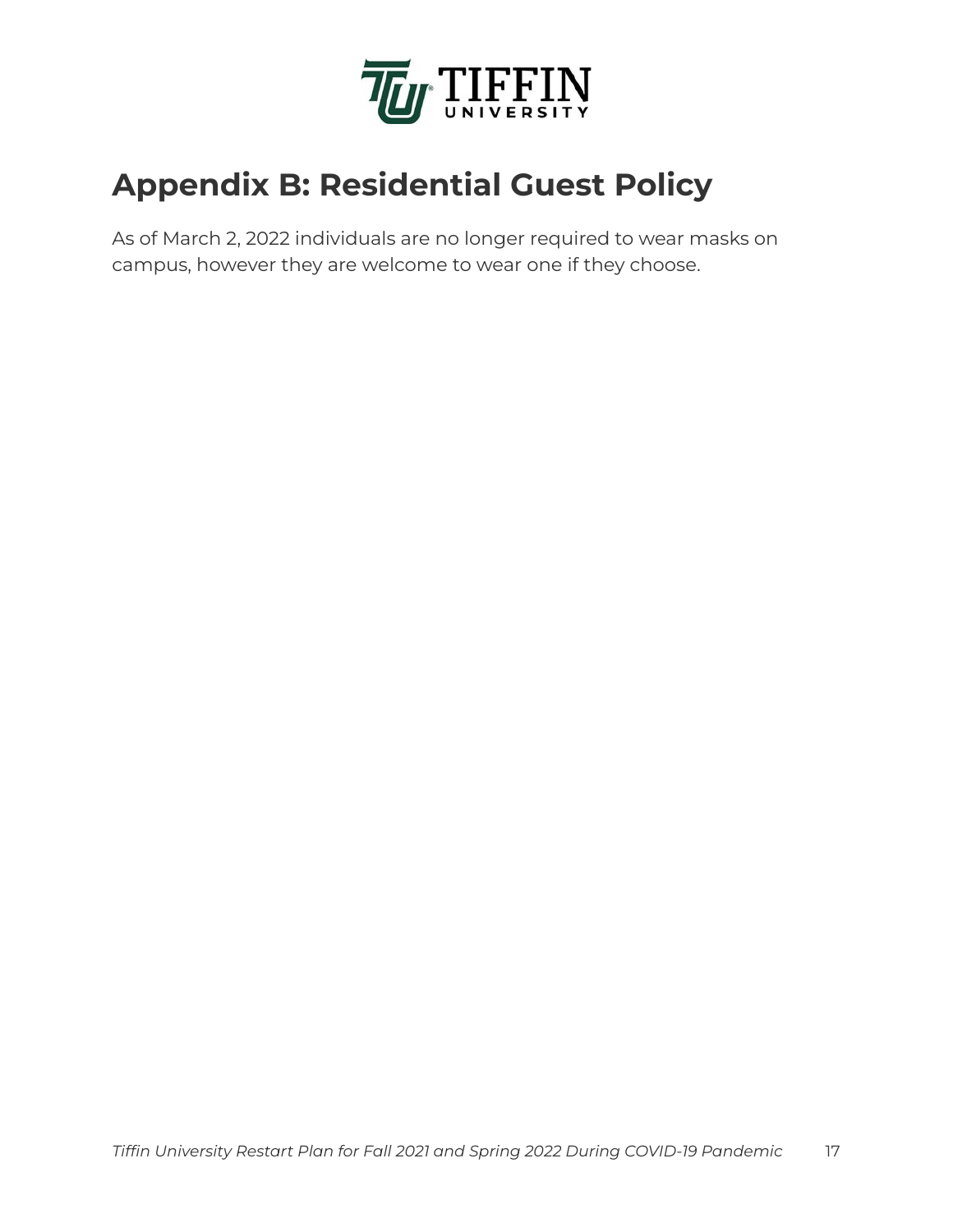

# <span id="page-18-0"></span> **Appendix C: Frequently Asked Questions**

## <span id="page-18-1"></span>What is COVID-19?

 COVID-19 is a disease caused by a virus called SARS-CoV-2. Most people with COVID-19 have mild [symptoms](https://www.cdc.gov/coronavirus/2019-ncov/symptoms-testing/symptoms.html), but some people can become severely ill. Although most people with COVID-19 get better within weeks of illness, some people experience post-COVID conditions. Post-COVID conditions are a wide range of new, returning, or ongoing health problems people can experience more than four weeks after first being infected with the virus that causes COVID-19. Older people and those who have [certain underlying medical conditions](https://www.cdc.gov/coronavirus/2019-ncov/need-extra-precautions/people-with-medical-conditions.html) are more likely to get severely ill from COVID-19. [Vaccines](https://www.cdc.gov/coronavirus/2019-ncov/vaccines/index.html) against COVID-19 are safe and effective.

## <span id="page-18-2"></span> Why is the disease being called coronavirus disease 2019, COVID-19?

 On February 11, 2020 the World Health Organization [announced](https://twitter.com/DrTedros/status/1227297754499764230) an official name for the disease that is causing the 2019 novel coronavirus pandemic, first identified in Wuhan China. The new name of this disease is coronavirus disease 2019, abbreviated as COVID-19. In COVID-19, "CO" stands for corona, "VI" for virus, and "D" for disease. Formerly, this disease was referred to as "2019 novel coronavirus" or "2019-nCoV."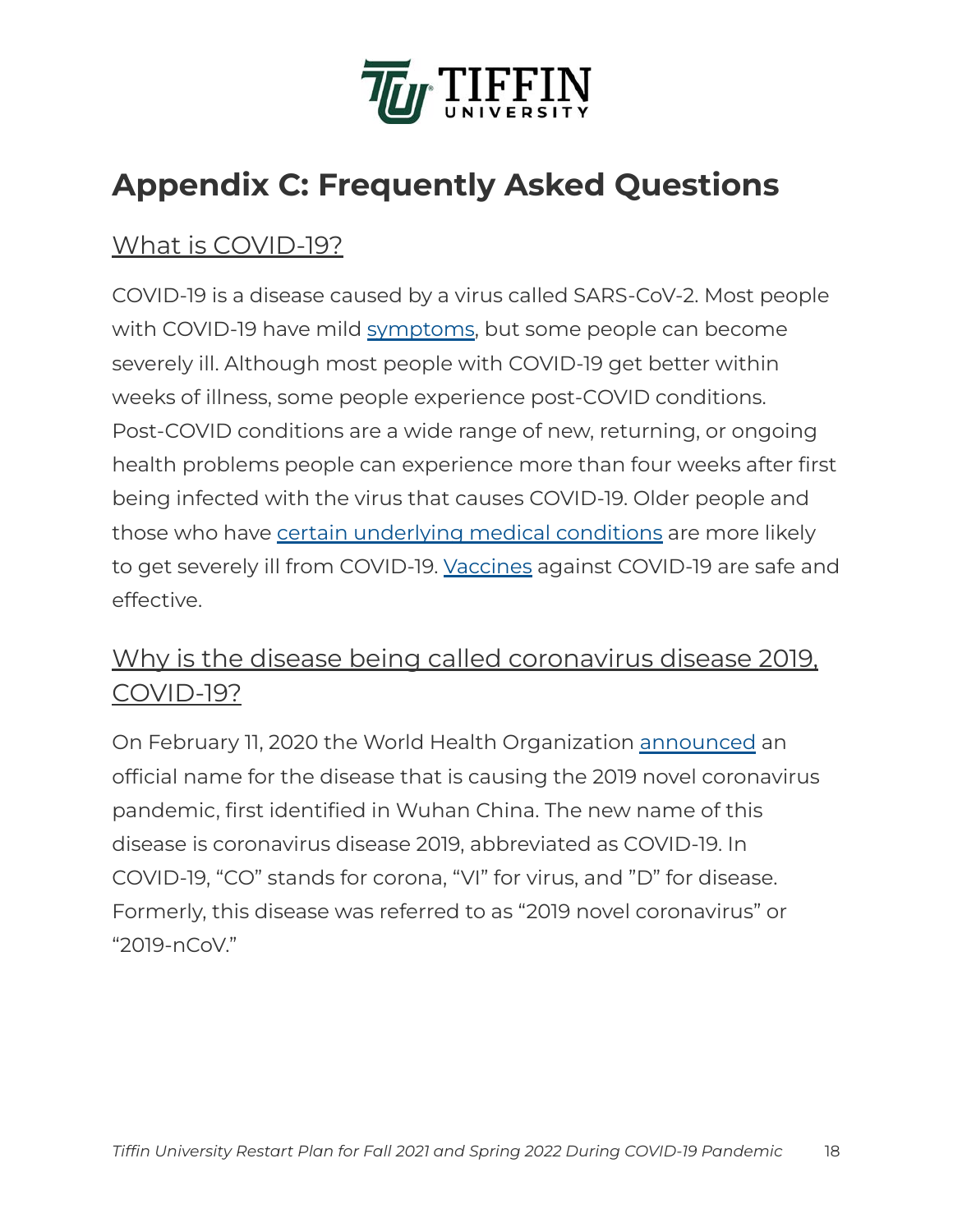

#### <span id="page-19-0"></span>How does the virus spread?

 COVID-19 is thought to spread mainly through close contact from person to person, including between people who are physically near each other (within about 6 feet). People who are infected but do not show symptoms can also spread the virus to others. Cases of reinfection with COVID-19 have been reported but are rare. We are still learning about how the virus spreads and the severity of illness it causes.

 COVID-19 spreads very easily from person to person. How easily a virus spreads from person to person can vary. The virus that causes COVID-19 appears to spread more efficiently than influenza but not as efficiently as measles, which is among the most contagious viruses known to affect people.

For more information about how COVID-19 spreads, visit the **How**  [COVID-19 Spreads](https://www.cdc.gov/coronavirus/2019-ncov/prevent-getting-sick/how-covid-spreads.html) page to learn how COVID-19 spreads and how to protect yourself.

## <span id="page-19-1"></span>What is community spread?

 Community spread means people have been infected with the virus in an area, including some who are not sure how or where they became infected. Each health department determines community spread differently based on local conditions.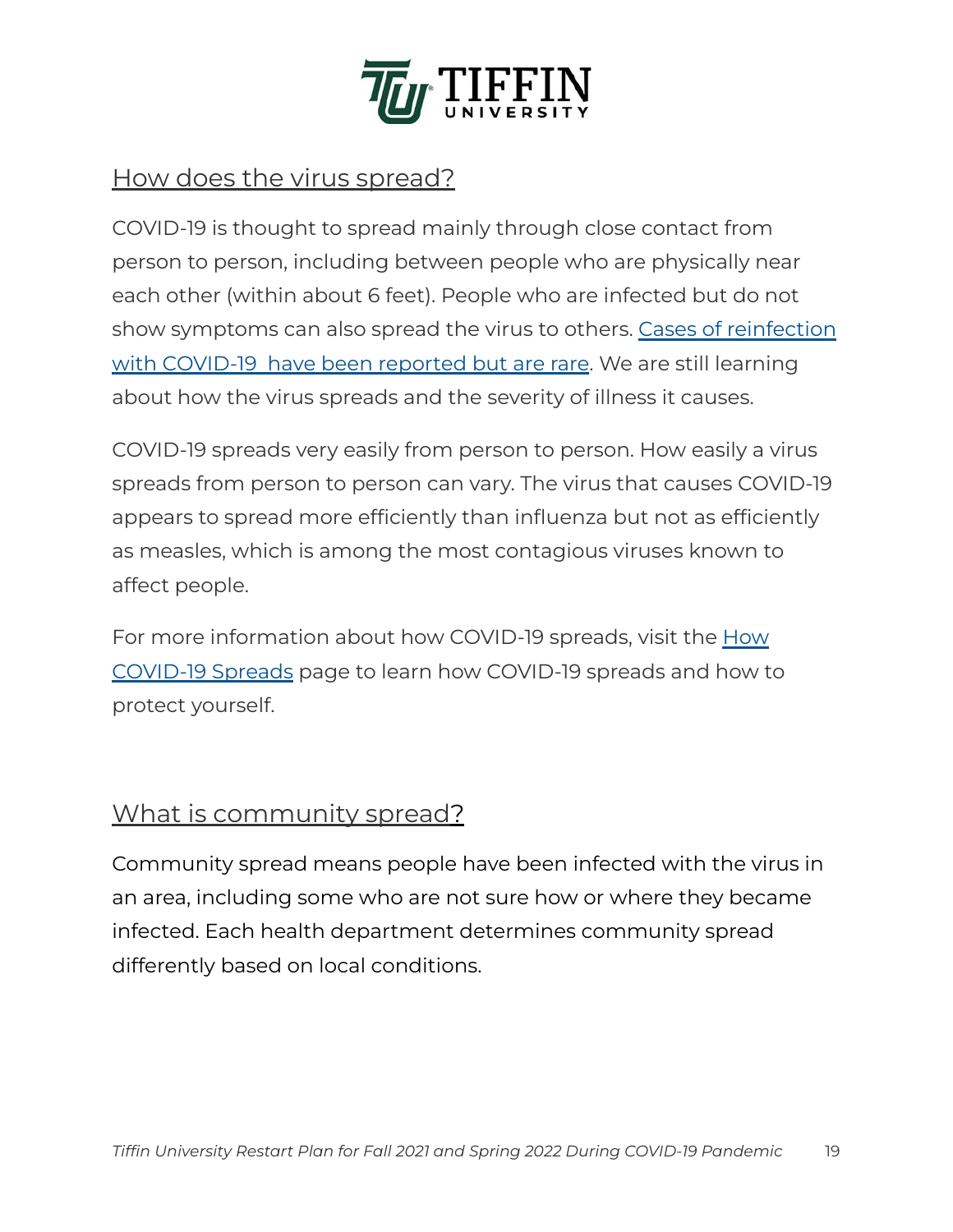

#### <span id="page-20-0"></span>How can I protect myself?

 Visit the [How to Protect Yourself & Others](https://www.cdc.gov/coronavirus/2019-ncov/prevent-getting-sick/prevention.html) page to learn about how to protect yourself from respiratory illnesses, like COVID-19.

Does the CDC recommend the use of masks to prevent COVID-19?

 Yes. CDC recommends that people wear masks in public settings, at events and gatherings, and anywhere they will be around other people. When you wear a mask, you protect others as well as yourself. [Masks](https://www.cdc.gov/coronavirus/2019-ncov/more/masking-science-sars-cov2.html)   [work best when everyone wears one.](https://www.cdc.gov/coronavirus/2019-ncov/more/masking-science-sars-cov2.html) A mask is NOT a substitute for  [social distancing.](https://www.cdc.gov/coronavirus/2019-ncov/prevent-getting-sick/social-distancing.html) Masks should still be worn in addition to staying at least 6 feet apart, especially when indoors around people who don't live in your household.

 Effective February 2, 2021, [masks are required](https://www.cdc.gov/coronavirus/2019-ncov/travelers/face-masks-public-transportation.html) on planes, buses, trains, and other forms of public transportation traveling into, within, or out of the United States and in U.S. transportation hubs such as airports and stations.

 While masks are strongly encouraged to reduce the spread of COVID-19, CDC recognizes there are specific instances when wearing a mask may not be feasible. In these instances, [adaptations and alternatives](https://www.cdc.gov/coronavirus/2019-ncov/prevent-getting-sick/cloth-face-cover-guidance.html#mask-adaptations-alternatives) should be considered whenever possible.

More information about masks can be found on our masks site.

- [Your Guide to Masks](https://www.cdc.gov/coronavirus/2019-ncov/prevent-getting-sick/about-face-coverings.html)
- [How to Wear](https://www.cdc.gov/coronavirus/2019-ncov/prevent-getting-sick/how-to-wear-cloth-face-coverings.html)
- [How to Store and Wash](https://www.cdc.gov/coronavirus/2019-ncov/prevent-getting-sick/how-to-wash-cloth-face-coverings.html)
- [Improve How Your Mask Protects You](https://www.cdc.gov/coronavirus/2019-ncov/your-health/effective-masks.html)
- [Types of Masks](https://www.cdc.gov/coronavirus/2019-ncov/prevent-getting-sick/types-of-masks.html)
- [Guidance for Wearing Masks](https://www.cdc.gov/coronavirus/2019-ncov/prevent-getting-sick/cloth-face-cover-guidance.html)
- [Improve Fit and Filtration of Your Mask](https://www.cdc.gov/coronavirus/2019-ncov/prevent-getting-sick/mask-fit-and-filtration.html)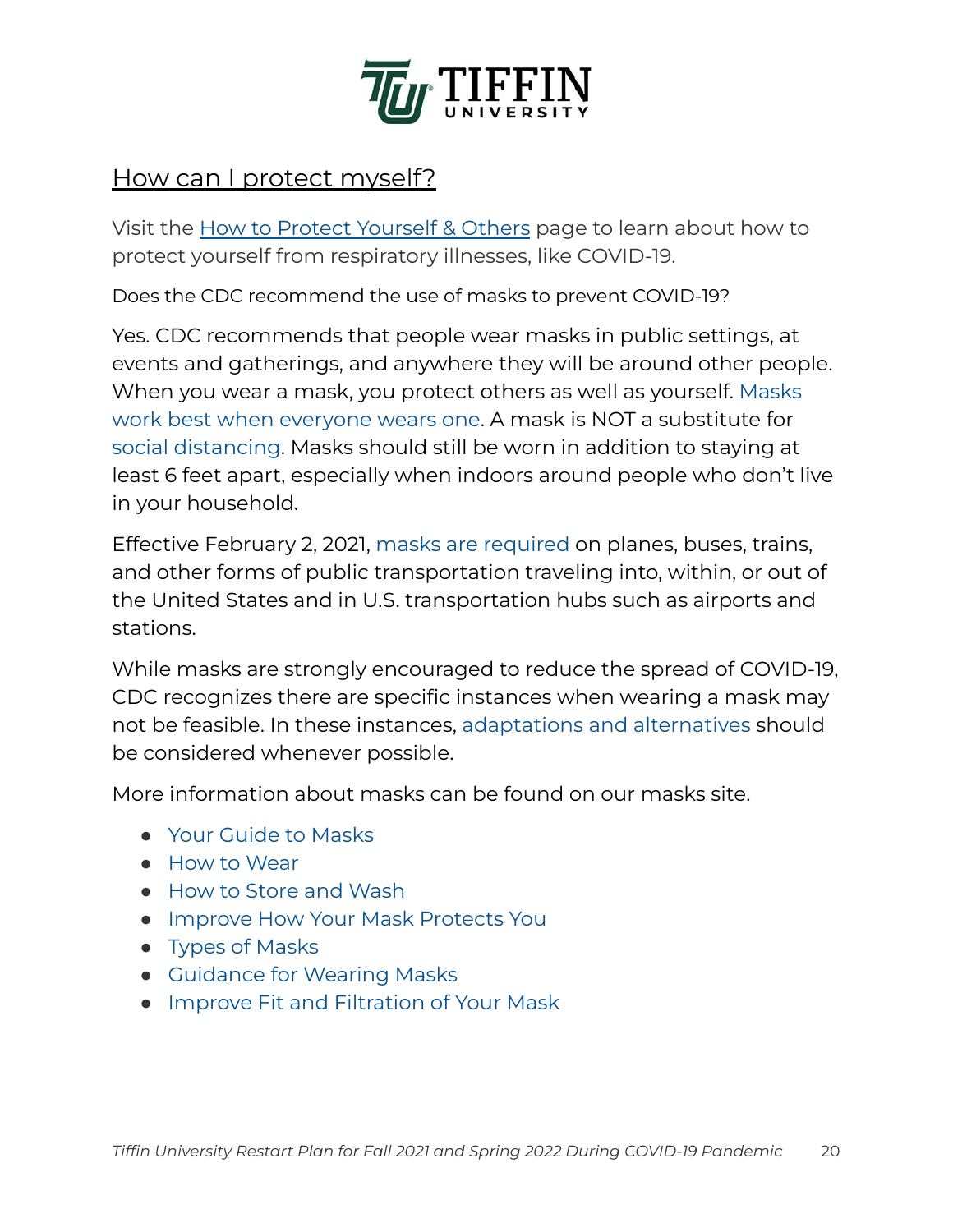

## What should I do if I think I have COVID-19?

- Students who report COVID-19 symptoms on the health assessment or who have had contact with an individual who tests positive for COVID-19 will be required to call BasiCare Plus.
	- Students will be required to stay in their on-campus residential hall or off-campus home until further instruction has been given from a TU Health Center Employee.
	- Students should contact their professor if they will be missing class.
	- Students should contact their coach if they are going to miss practice.
	- Students who need accommodations for courses must contact Disability Services at [tiffin.edu/studentservices/disability-services](https://www.tiffin.edu/studentservices/disability-services)
- Employees who report COVID-19 symptoms on the health assessment or who have had contact with an individual who tests positive for COVID-19 will be required to stay at home, and contact their family physician or Teladoc for further instructions.
	- Employees should contact their supervisor if they are going to be absent from work.
	- Employees must work with the Office of Human Resources for accommodations.

## <span id="page-21-0"></span>How is COVID-19 passed on?

 COVID-19 is spread through contact with respiratory droplets (droplets of saliva or mucus from the nose or mouth) from someone who has the virus. This mainly occurs when someone with the virus coughs or breathes and these droplets land on nearby surfaces and objects. The virus is then spread when another person comes into contact with the droplets and touches their own face, particularly eyes, nose or mouth; an infected person sneezes, coughs or breathes, and people around them breathe in these droplets.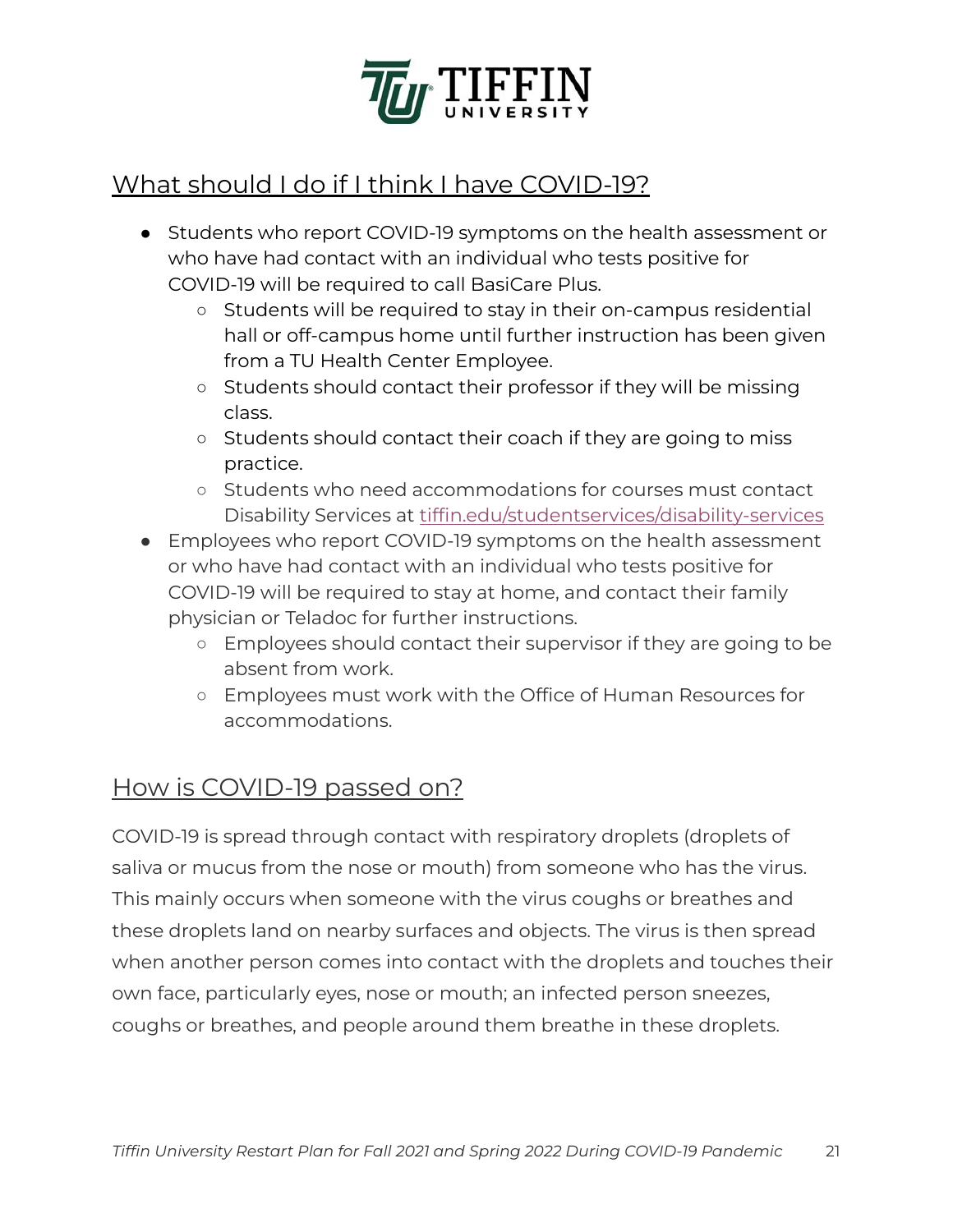

## <span id="page-22-0"></span>How can I stop the spread of COVID-19?

The main ways you can stop the virus spreading are:

- Wash your hands regularly with soap and water for at least 20 seconds. If you don't have access to clean water and soap, use an alcohol-based hand sanitizer and keep rubbing it into your hands for 20 seconds.
- Avoid touching your face.
- Sneeze or cough into a clean tissue, then throw it away and wash your hands. If you don't have a tissue, use the inside of your elbow to cover your nose and mouth.
- Stay at least six feet away from other people, especially if they are unwell.

## <span id="page-22-1"></span>What is social/physical distancing?

 People are advised to keep their distance from others to prevent COVID-19 from spreading if they have not been vaccinated.

 Social distancing works by reducing the number of people you meet in a day, which slows the spread of the virus. Individuals who are not vaccinated should stay at least six feet away from individuals and properly wear a facial covering.

## If I have already had COVID-19 and recovered, do I still need to get vaccinated with a COVID-19 vaccine?

 Yes, you should be vaccinated regardless of whether you already had COVID-19. That's because experts do not yet know how long you are protected from getting sick again after recovering from COVID-19. Even if you have already recovered from COVID-19, it is possible—although rare—that you could be infected with the virus that causes COVID-19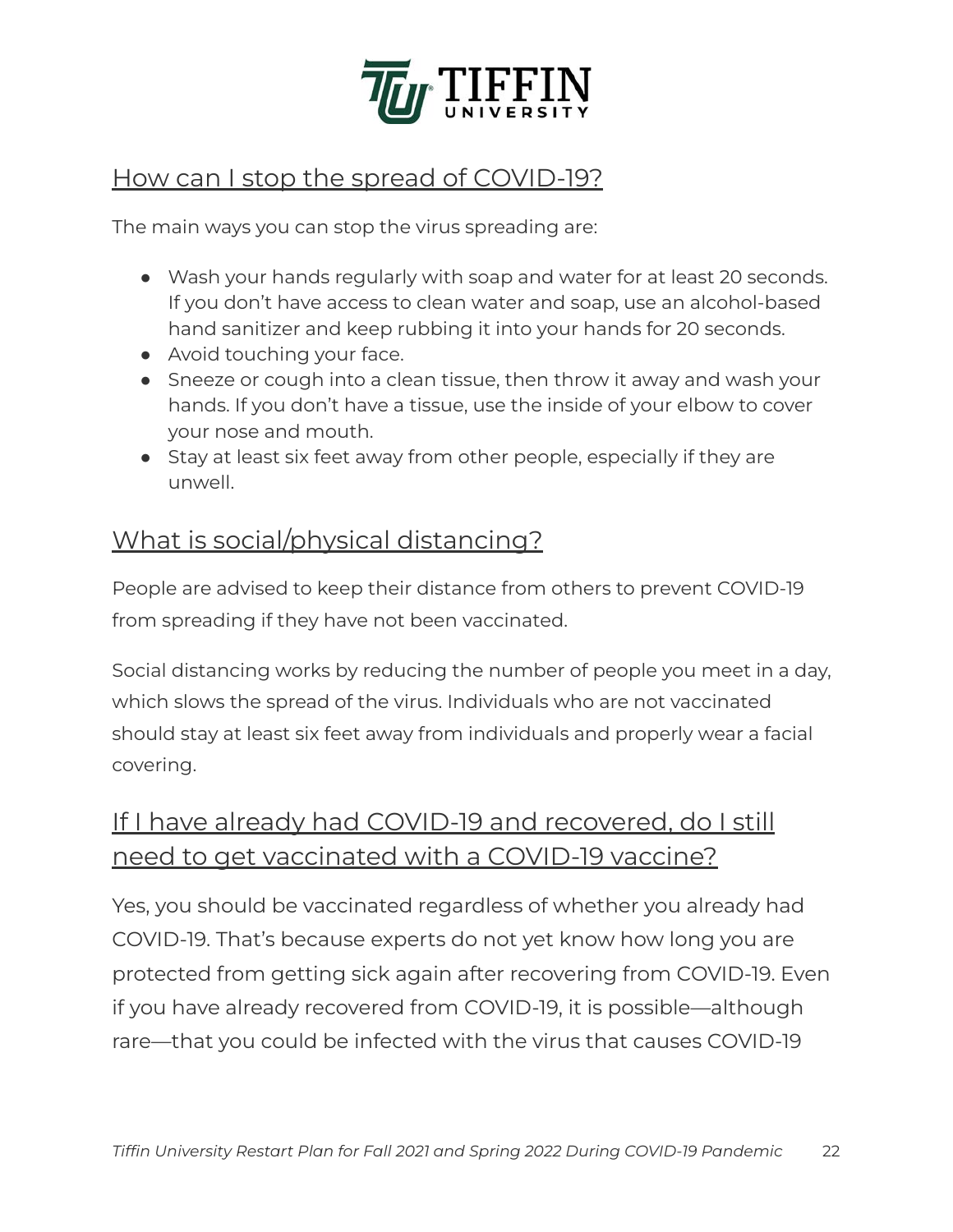

again. Learn more about why getting vaccinated is a safer way to build  [protection](https://www.cdc.gov/coronavirus/2019-ncov/vaccines/vaccine-benefits.html) than getting infected.

 If you were treated for COVID-19 with monoclonal antibodies or convalescent plasma, you should wait 90 days before getting a COVID-19 vaccine. Talk to your doctor if you are unsure what treatments you received or if you have more questions about getting a COVID-19 vaccine.

 Experts are still learning more about how long vaccines protect against COVID-19 in real-world conditions. CDC will keep the public informed as new evidence becomes available.

## Do I need to wear a mask and avoid close contact with others if I am fully vaccinated?

 No. Fully vaccinated people can resume activities without wearing a mask or physically distancing, except where required by federal, state, local, tribal, or territorial laws, rules, and regulations, including local business and workplace guidance. If you are fully vaccinated, you can resume activities that you did before the pandemic.

 Additional recommendations can be found at [When You've Been Fully](https://www.cdc.gov/coronavirus/2019-ncov/vaccines/fully-vaccinated.html)   [Vaccinated.](https://www.cdc.gov/coronavirus/2019-ncov/vaccines/fully-vaccinated.html)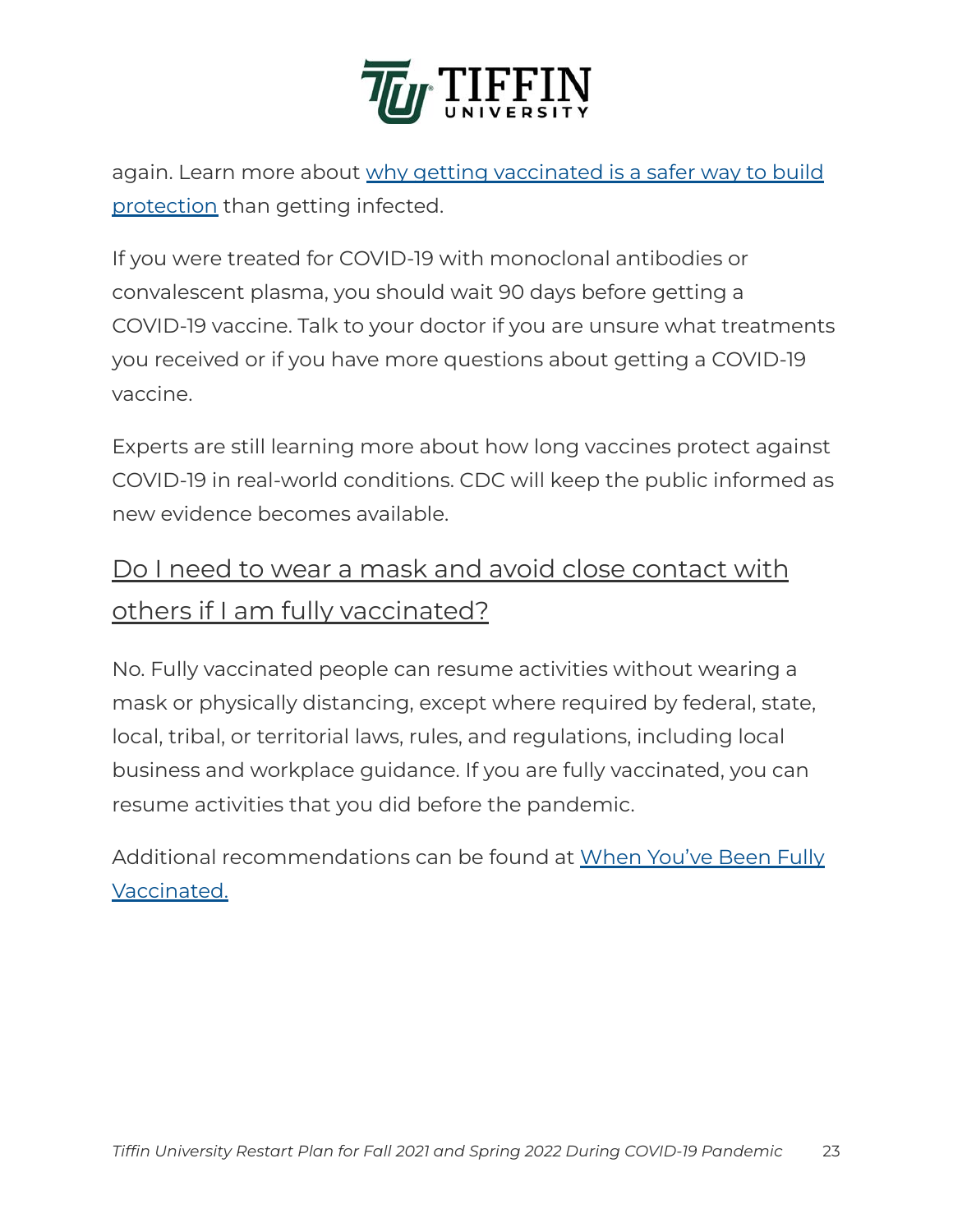

# <span id="page-24-0"></span> **Appendix D: Athletics**

## <span id="page-24-1"></span>Tiffin University Athletics Return to Campus

 The health and safety of our student-athletes and staff is of the utmost importance and our priority in having student-athletes return to campus and begin athletic activities. It is our objective to ensure the health and safety student athletes and staff by following the below guidelines:

## <span id="page-24-2"></span>TU is Committed to Care

 Tiffin University will make a strong commitment to follow the CDC and State of Ohio guidelines while caring for its student-athletes and athletic staff. All Dragons will take it as their personal responsibility to be leaders in how we approach this pandemic. All staff and student-athletes will sign a pledge that each individual will make a commitment to follow federal, state, University and departmental guidelines in order to ensure the health and safety of our campus. Student-athletes will be encouraged to stay on campus and limit any off-campus travel. Athletic staff will be encouraged to practice on weekends and have NCAA mandated off days during the week.

## <span id="page-24-3"></span>Zero Tolerance Policy

 The Tiffin University Athletic Department is taking extreme precautions to decrease the spread of disease and will have a ZERO TOLERANCE policy for student-athletes and athletic staff that do not adhere to the following guidelines. Student-athletes and athletic staff that do not adhere to the following guidelines will be subject to removal from participation in their athletic activities.

## <span id="page-24-4"></span>Face Coverings

 Face coverings will be required to be worn at all times while in any publicly shared spaces such as athletic facilities, training rooms and locker rooms.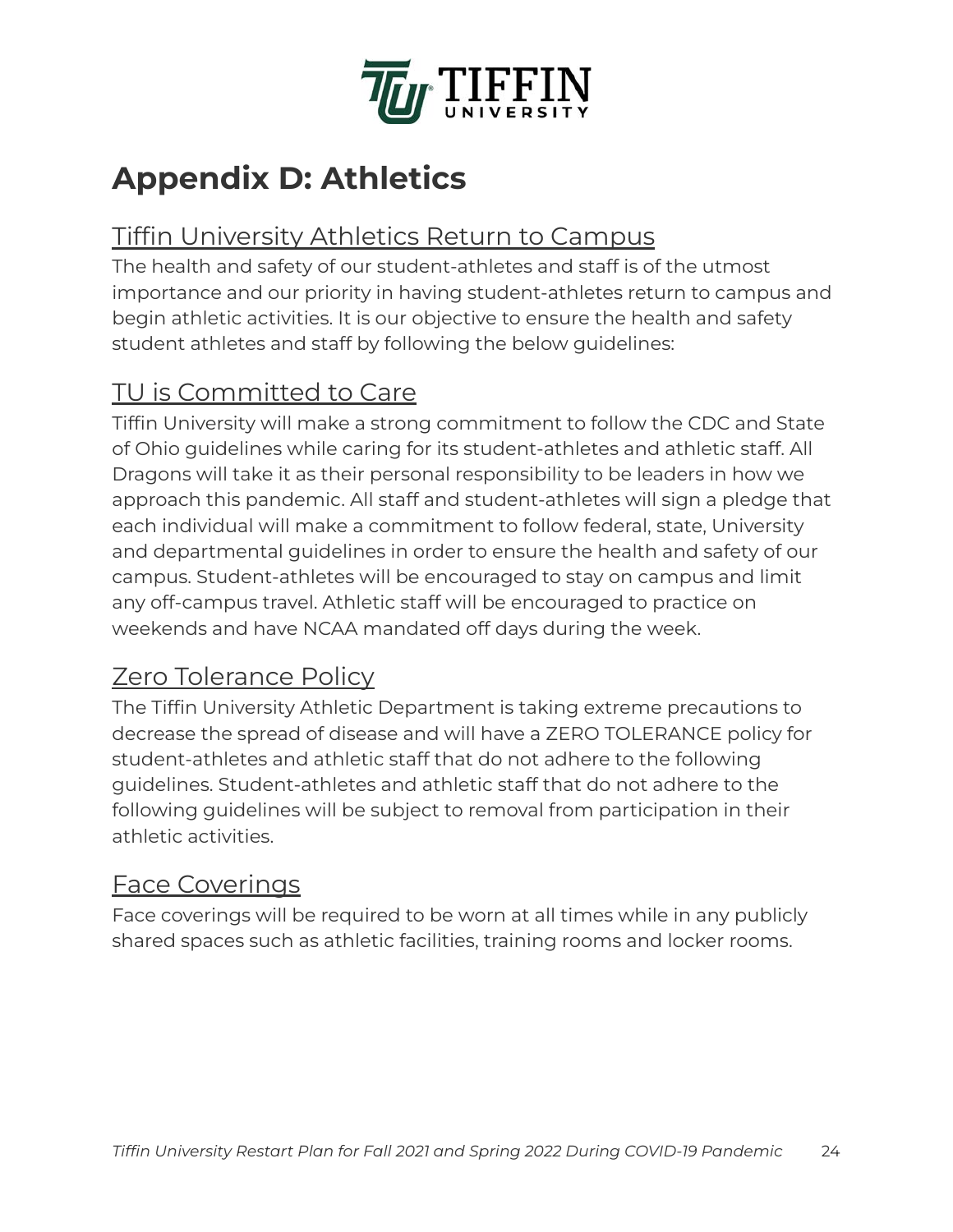

# <span id="page-25-0"></span> **Appendix E: Tiffin University Arts Programs**

 Specific implementation plans for each organization, class, ensemble and space are to be updated regularly as needed and kept for reference by the Managing Director of Arts Programs.

#### <span id="page-25-1"></span>Requirements for All Circumstances

- Students will be required to show written proof of vaccination to the Managing Director of Arts Programs prior to the start of rehearsals or meetings.
- Students are required to wear a facial covering, engage in social distancing and regular hand washing, and follow other requirements below.
- Students are required to wear a facial covering in any vehicle when travel is required.

#### Performing Arts Lab (PAL)

- Students who are not fully vaccinated must:
	- Wear a mask at all times except when specifically instructed by the director or instructor.
	- Wash hands or use hand sanitizer before and after each activity in the PAL.
	- Practice social distancing protocol of at least six feet or more as required by specific activities.
	- Be limited to assigned practice rooms, and follow sanitizing protocol for those rooms.
- All individuals, groups or ensembles must follow room reservation schedules posted on each room's door.
- For activities that include unvaccinated individuals,
	- A buffer period is to be maintained between room activities to allow for air to settle, surfaces to be disinfected and for floors to be cleaned.
	- Rehearsal length may be limited, as determined by faculty/staff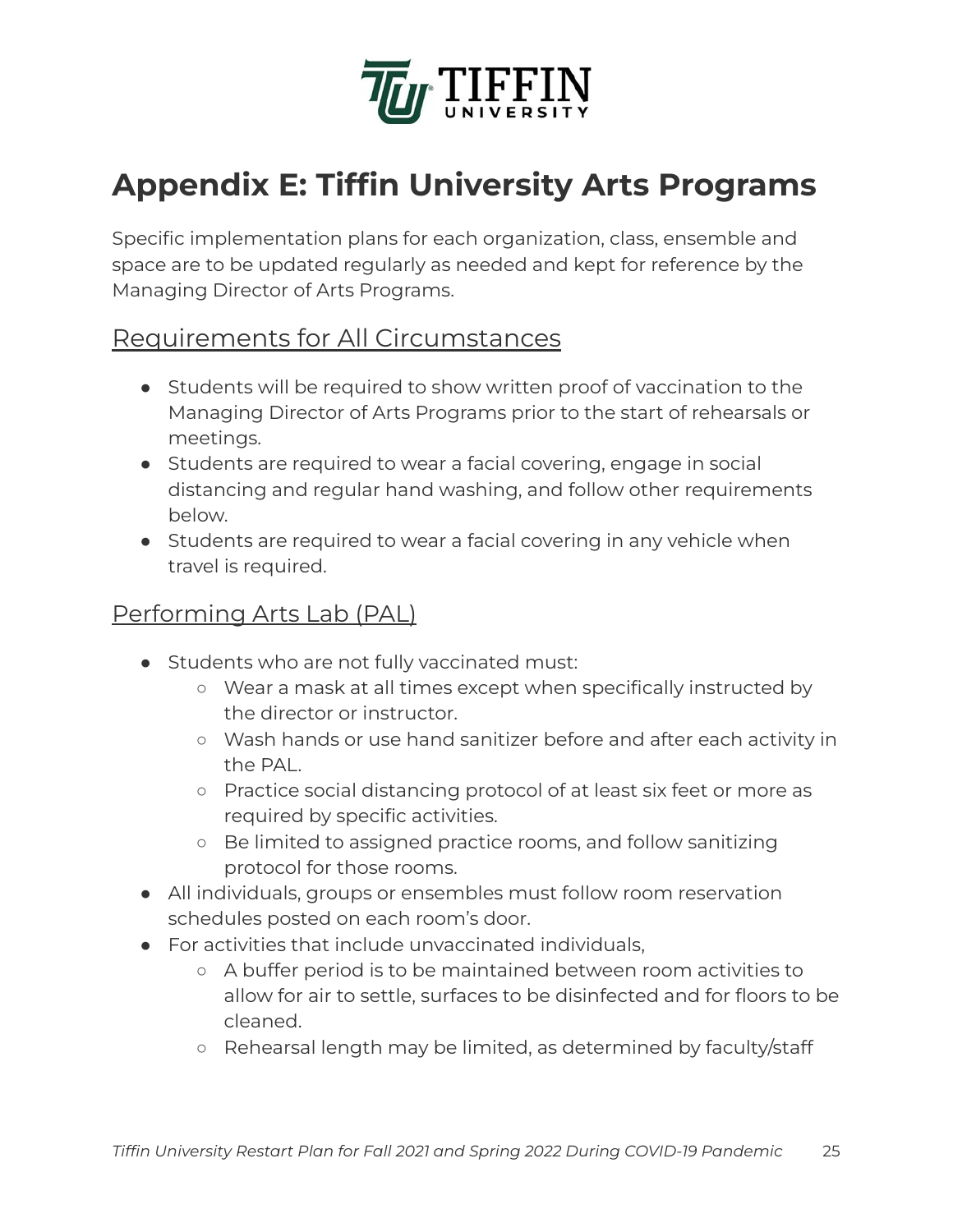

#### <span id="page-26-0"></span>Practice & Rehearsal Rooms

- Piano keyboards, drum sets, amplifiers, instruments, computer keyboards and mice, and other equipment must be sanitized before and after each use.
- Students who are not fully vaccinated are to be limited to assigned practice rooms, must sign up for use, and follow sanitizing protocol for those rooms.
	- Unvaccinated students will be asked to help ensure that a 30-minute buffer time is maintained after they have been using a practice or small rehearsal space.
- Vaccinated students must still maintain only one person per practice room at all times.
- Rehearsal rooms may be required to have limited capacity if unvaccinated individuals are present. These rooms are available by sign-up only and only when not in use for private lessons or rehearsals. Contact [arts@tiffin.edu](mailto:arts@tiffin.edu) for room availability.

#### <span id="page-26-1"></span>Music, Dance & Theatre Rehearsals

- Unvaccinated students must follow mask, social distancing and facility sanitation requirements as determined by results of the NFHS Performing Arts Organizations Coalition Study.
- Unvaccinated students may be required to complete regular COVID testing in order to participate in extracurricular Music, Dance & Theatre ensembles.
- Rehearsal rooms may be required to have a more limited capacity if unvaccinated individuals are present. Specific room capacity limitations for each rehearsal and class will be set by faculty & staff.
- Groups including unvaccinated students may be limited in the amount of rehearsal time.
- Pianos should be sanitized before and after use.
- Only the director and pianist are allowed to touch the piano. The cover will be used when the piano is not in use.
- Microphone sanitization regimens will be required.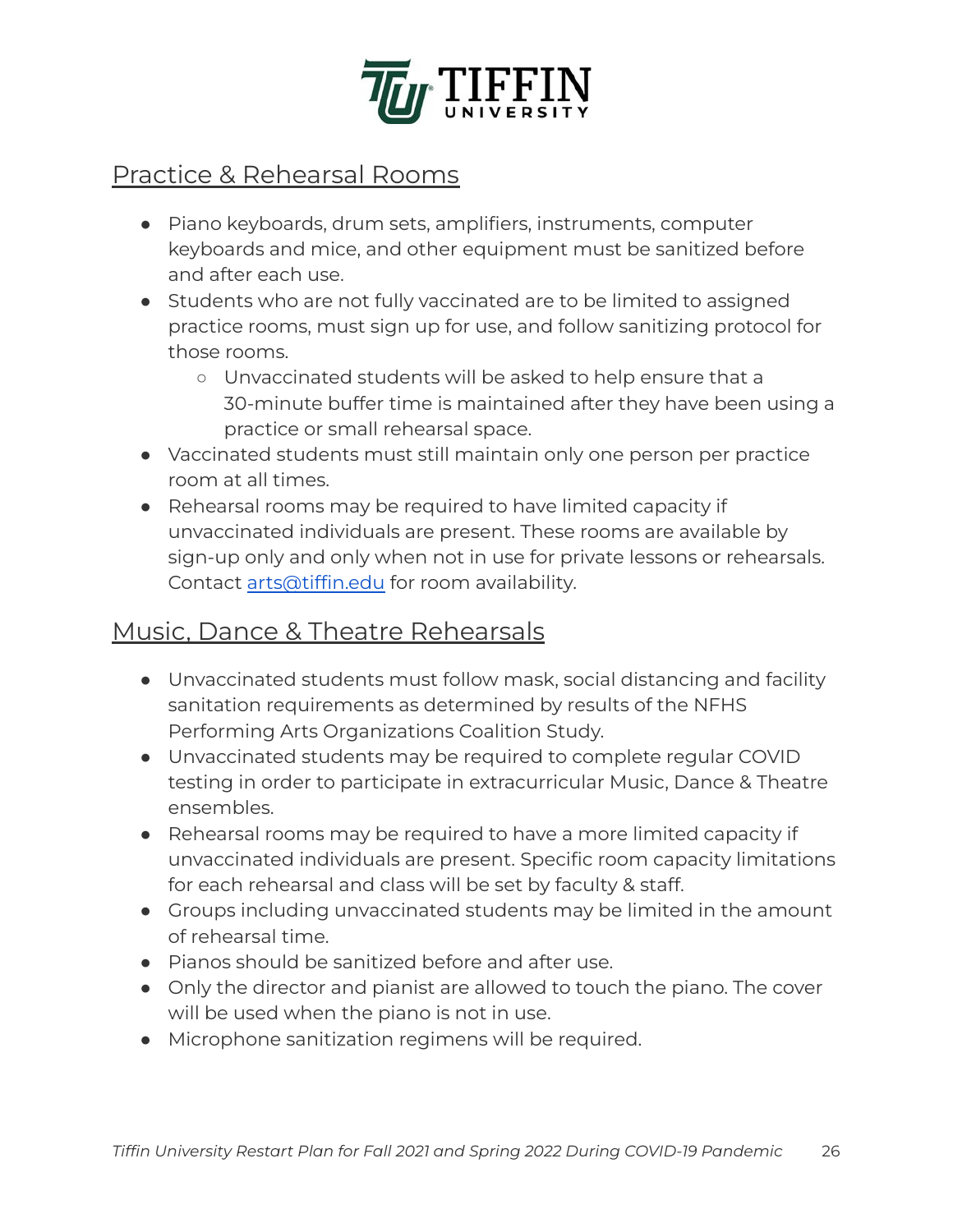

#### <span id="page-27-0"></span>Live Performances

 ● Audience size and configuration will be determined based upon specific circumstances and the involvement of, or attendance by, unvaccinated individuals, following NFHS recommendations and other guidelines.

#### <span id="page-27-1"></span>Recording Studio

- Microphone and equipment sanitization regimens will be required.
- Length of session and room capacities may be limited if unvaccinated students are involved.

#### <span id="page-27-2"></span>Keyboard & Production Lab

- The lab may be required to have a more limited capacity if unvaccinated individuals are present. Specific room capacity limitations for each rehearsal and class will be set by faculty & staff.
- **Students must provide their own headphones for lab use.**
- Piano keyboards, computer keyboards and mouse must be sanitized before and after each use.

#### <span id="page-27-3"></span>Media & Concert Production Teams

• All equipment will be wiped down and sanitized before and after each use.

#### <span id="page-27-4"></span>Private Music Instruction

- Lesson times may be limited for unvaccinated students as determined by results of the NFHS Performing Arts Organizations Coalition Study.
- Facility downtime may be required after lessons with unvaccinated students.
- Masking, social distancing and equipment sanitizing may be required, as determined by the instructor.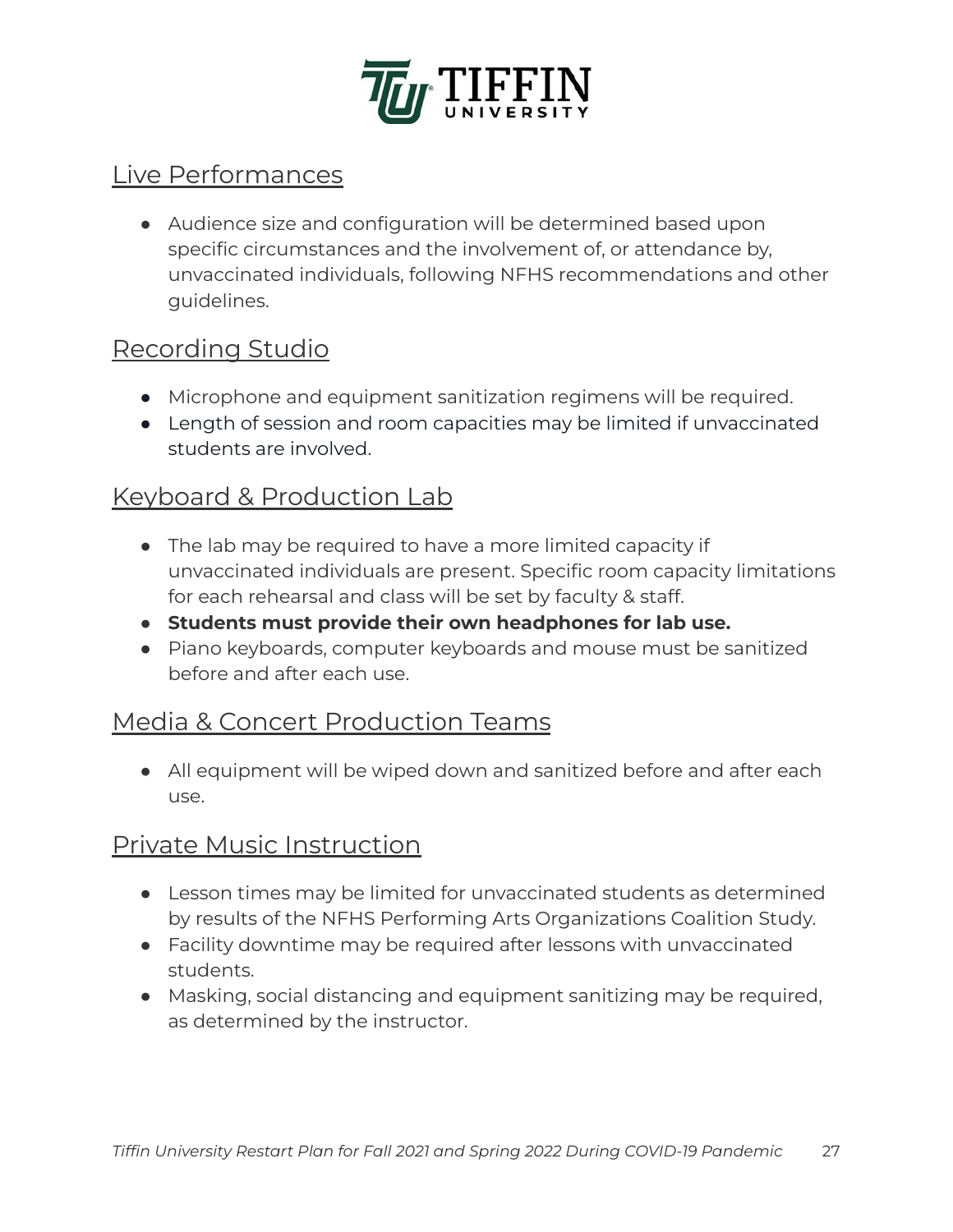

#### <span id="page-28-0"></span>Art Team

 ● Masking, social distancing and equipment sanitizing may be required, as determined by the advisor.

## <span id="page-28-1"></span>COVID-19 Risk Management Planning for DMD Lab Studio

● A facial covering is required indoors, regardless of vaccination status.

#### <span id="page-28-2"></span>COVID-19 Risk Management Planning for Art Studios

- Students will be issued art supplies on the first day of the studio course and be required to bring appropriate supplies to all classes. This will help protect against cross contaminating general supplies. Students will be responsible to keep these art supplies in their possession. Individual art supplies are not to be shared with fellow classmates. Disinfectants will be provided for students to maintain these art supplies.
- A facial covering is required indoors, regardless of vaccination status.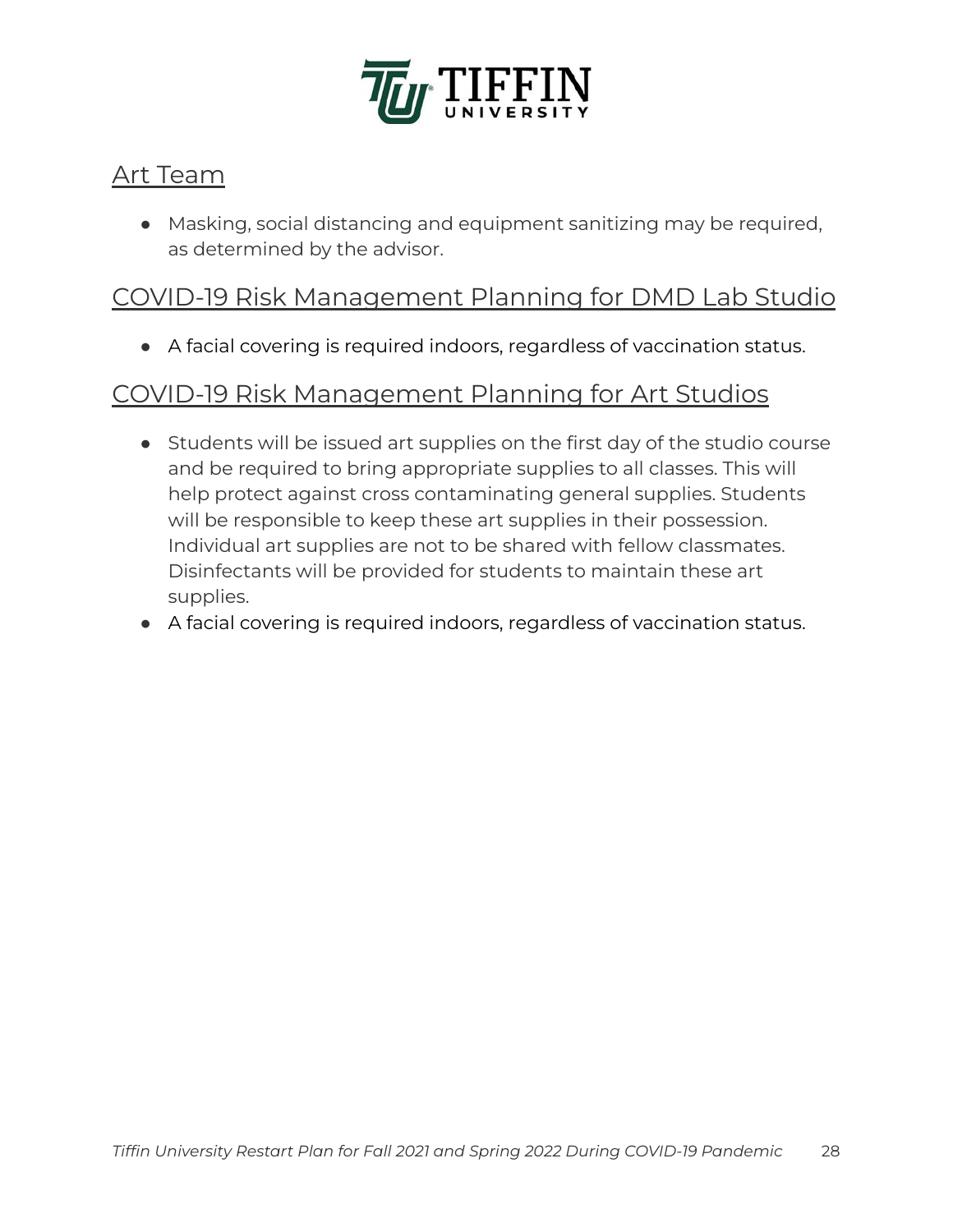

# <span id="page-29-0"></span> **Appendix F: COVID-19 Risk Management Planning for Science Labs**

- Students will be issued protective eye goggles on the first day of lab course and be required to wear the goggles during all labs. This will help protect the mucus membranes around the eyes. They will be responsible to keep these goggles in their possession. Disinfectants will be provided for students to maintain these goggles.
- Tiffin University will provide disposable face masks to all students for each lab class. The student must wear the mask at all times in the lab. At the end of the lab, students will throw these masks into garbage.
- Tiffin University will provide disposable nitrile gloves to each student for each lab session. These gloves must be worn for the full lab session.
- Students must wear long sleeve shirts and long pants, along with a lab coat for each class. Students must wear closed shoes. No sandals or open shoes will be allowed. Students will be issued a lab coat in the first lab, and must wear and maintain the cleanliness of the coat. The exceptions to wearing a lab coat are as follows:
	- In exercise science labs, sometimes students must engage in forms of exercise and be tested. The professor has the ability to make the decision to allow students to wear shorts and short sleeved shirts during the testing procedure due to the required lab process in the curriculum. Other than engaging in an exercise lab under the professor's approval, students must follow the dress code.
	- Students with multiple lab courses will be issued only one lab coat.
- At the end of the lab, all students will throw away the nitrile gloves, wash their hands and use hand disinfectant.
- Students will need to launder the lab coat after each lab, unless the student is enrolled in more than one lab a day. Please make sure to emphasize the need for frequent laundering of lab coats.